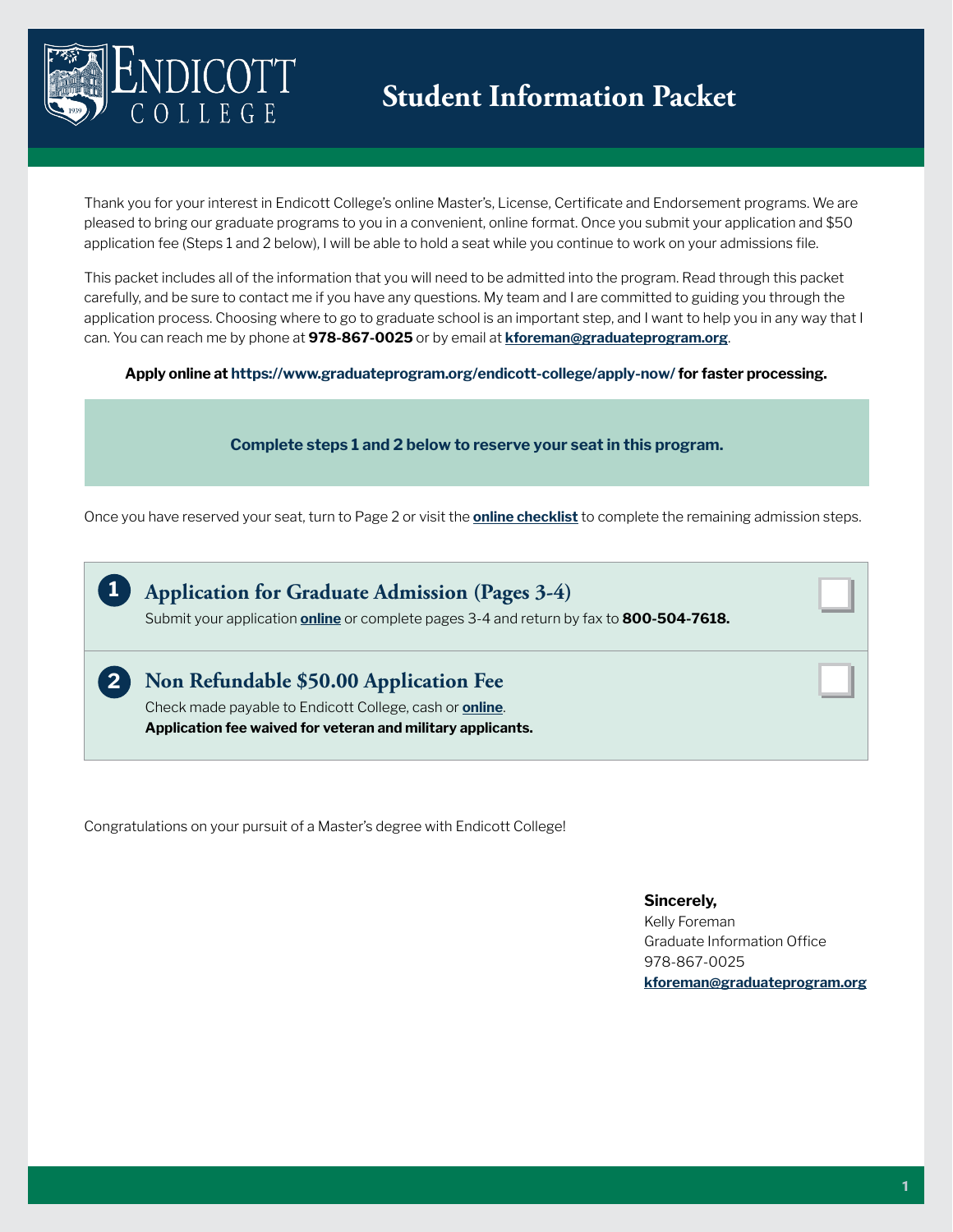

# **Application Checklist for Admission**



**4**

**5**

**6**

**7**

**8**

**9**

#### **Essay (Page 5)**

Essay prompt will vary by program. Please see page 5 for more details.



One academic or one professional reference is preferred.

# **Official Transcripts (Page 8)**

Official transcripts of all post-secondary academic work sent directly from the institution(s) including confirmation of undergraduate degree, date confirmed, and any other graduate work. Please have mailed to: **Office of Admission for Graduate and Professional Studies, Endicott College, 376 Hale Street, Beverly, MA 01915** OR if your schools offer an electronic option of sending via a secure web portal, then please use the email account **[gradadmissions@endicott.edu](mailto:gradadmissions%40endicott.edu%20?subject=)** as the recipient.

### **Test Scores**

Communication and Literacy MTEL results are required for all licensure programs. Additional MTELs may be required for entry into specific programs. Please see specific program requirements for details. If you have previously taken the MTEL, you may log into your ELAR profile to print a copy of your results at **<https://gateway.edu.state.ma.us/elar>**. If you have not taken the MTEL, visit **<http://www.mtel.nesinc.com/>** for more information about the exam.

# **Teaching License**

For all applicants for any Professional Licensure programs, Reading Instruction programs, Administrative Leadership programs, or Autism Endorsement programs, a copy or screenshot of all initial licenses in the state of Massachusetts is required. For the Autism Endorsement program, students will need to submit an initial/ professional license in the content of special education. To obtain a copy, log into your ELAR profile at **[https://](https://gateway.edu.state.ma.us/elar) [gateway.edu.state.ma.us/elar](https://gateway.edu.state.ma.us/elar)**.

# **Test Score for English as a Foreign Language (TOEFL)**

TOEFL for all students whose native language is not English; minimum score of 550 (paper-based) or 79 (iBT) is required. The institutional code for Endicott is 3369. Endicott also accepts an IELTS score of 6.0 or better. International applicants are required to hold a college or university degree equivalent to a four-year American baccalaureate degree. Educational documents in a foreign language are required to be translated into English. All transcripts and translations of transcripts must be official originals and must show courses completed, grades received, grading scale, duration of study, degree or diploma received, and the date conferred. Endicott College reserves the right to request verification of the credentials by an external agency.

### **Resume**

A resume is required for all certificate and license-seeking candidates. For Administrative Leadership, a resume or curriculum vitae indicating a minimum of three years of full-time educational experience is required.

If you choose to submit paper forms for any of the steps above, documents should be faxed or mailed to:



Office of Admission for Graduate and Professional Studies Endicott College 376 Hale Street

Beverly, MA 01915



**[kforeman@graduateprogram.org](mailto:kforeman%40graduateprogram.org?subject=)**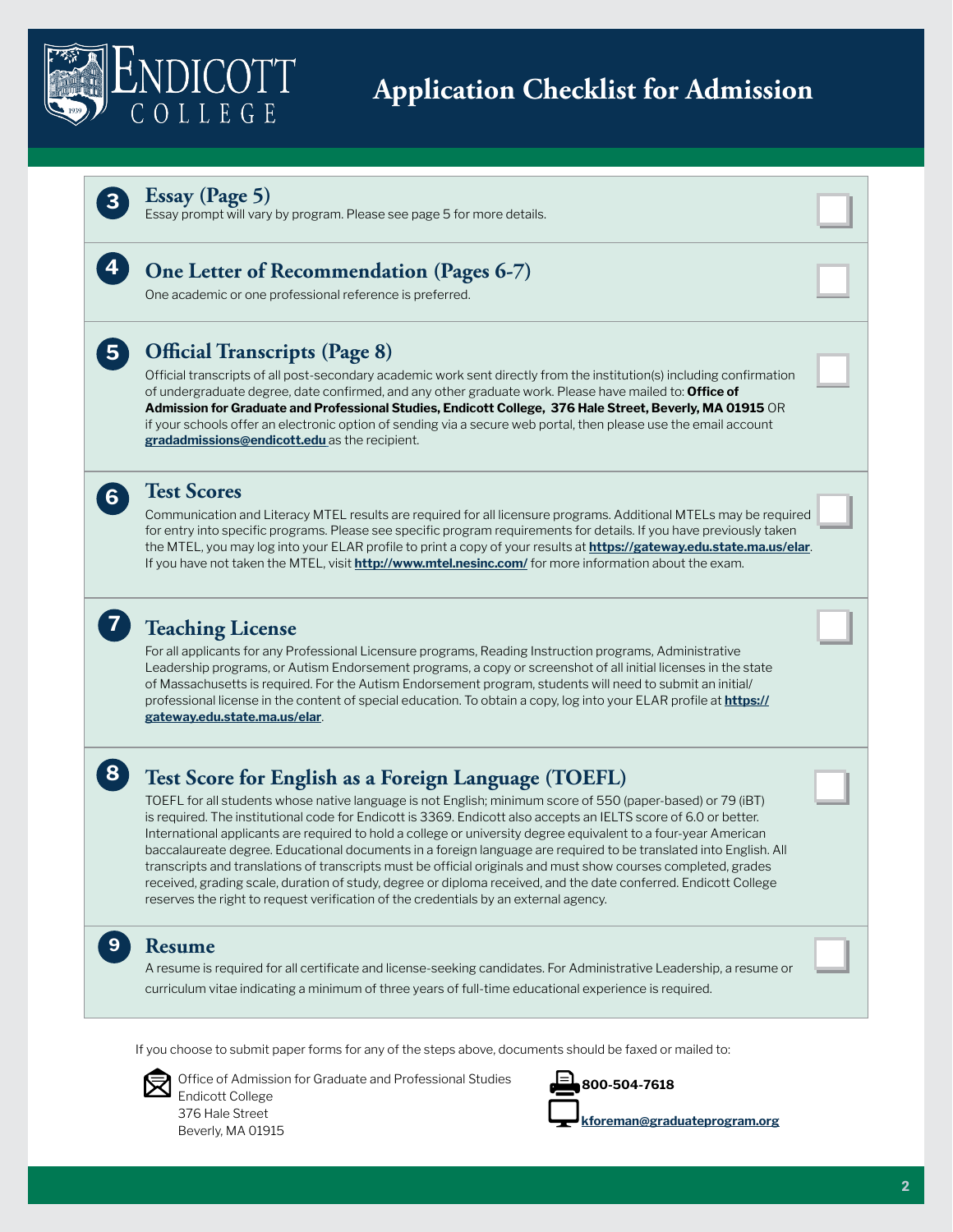

| <b>BIOGRAHPICAL INFORMATION</b> |  |
|---------------------------------|--|
|---------------------------------|--|

| <b>Name</b><br>Title                                                                                                                                                                                                                                                                                                                                                                                                                                                                                                                                                                                                                                                                                                                                                                                                                                                                                                                                                                                                                                                              | First                  | Middle                                         |                                                                                     | Last                                                                                | Suffix |
|-----------------------------------------------------------------------------------------------------------------------------------------------------------------------------------------------------------------------------------------------------------------------------------------------------------------------------------------------------------------------------------------------------------------------------------------------------------------------------------------------------------------------------------------------------------------------------------------------------------------------------------------------------------------------------------------------------------------------------------------------------------------------------------------------------------------------------------------------------------------------------------------------------------------------------------------------------------------------------------------------------------------------------------------------------------------------------------|------------------------|------------------------------------------------|-------------------------------------------------------------------------------------|-------------------------------------------------------------------------------------|--------|
| <b>Previous Last Name</b>                                                                                                                                                                                                                                                                                                                                                                                                                                                                                                                                                                                                                                                                                                                                                                                                                                                                                                                                                                                                                                                         |                        |                                                |                                                                                     |                                                                                     |        |
| <b>Address</b>                                                                                                                                                                                                                                                                                                                                                                                                                                                                                                                                                                                                                                                                                                                                                                                                                                                                                                                                                                                                                                                                    |                        |                                                | City                                                                                | Zip Code<br>State                                                                   |        |
| <b>Primary Phone</b>                                                                                                                                                                                                                                                                                                                                                                                                                                                                                                                                                                                                                                                                                                                                                                                                                                                                                                                                                                                                                                                              | <b>Secondary Phone</b> |                                                |                                                                                     |                                                                                     |        |
| <b>Email</b>                                                                                                                                                                                                                                                                                                                                                                                                                                                                                                                                                                                                                                                                                                                                                                                                                                                                                                                                                                                                                                                                      |                        | <b>Seconday Email</b>                          |                                                                                     |                                                                                     |        |
| <b>Do you have a Social Security Number?</b> U Yes                                                                                                                                                                                                                                                                                                                                                                                                                                                                                                                                                                                                                                                                                                                                                                                                                                                                                                                                                                                                                                |                        |                                                |                                                                                     | No (required for U.S. citizens and permanent residents applying for financial aid.) |        |
| <b>Social Security Number</b>                                                                                                                                                                                                                                                                                                                                                                                                                                                                                                                                                                                                                                                                                                                                                                                                                                                                                                                                                                                                                                                     |                        | <b>Birthdate</b>                               |                                                                                     |                                                                                     |        |
| <b>RACE INFORMATION</b><br>Optional Information. These questions are being asked to furnish statistics, as required by the Department of Education.<br>Are you Hispanic or Latino? ■ Yes, Hispanic or Latino ■ No, not Hispanic or Latino<br>Which is your race? (choose one or more) American Indian/Alaska Native Asian Black/African American                                                                                                                                                                                                                                                                                                                                                                                                                                                                                                                                                                                                                                                                                                                                  |                        | Native Hawaiian/Other Pacific Islander N White |                                                                                     |                                                                                     |        |
| <b>CITIZENSHIP</b>                                                                                                                                                                                                                                                                                                                                                                                                                                                                                                                                                                                                                                                                                                                                                                                                                                                                                                                                                                                                                                                                |                        |                                                |                                                                                     |                                                                                     |        |
| $\Box$ US Citizen $\Box$ International Citizen of:                                                                                                                                                                                                                                                                                                                                                                                                                                                                                                                                                                                                                                                                                                                                                                                                                                                                                                                                                                                                                                |                        |                                                |                                                                                     |                                                                                     |        |
| If non-U.S. please select one of the following: In Resident Alien* In Non-Resident Alien*                                                                                                                                                                                                                                                                                                                                                                                                                                                                                                                                                                                                                                                                                                                                                                                                                                                                                                                                                                                         |                        |                                                |                                                                                     |                                                                                     |        |
| If * select Visa Type:                                                                                                                                                                                                                                                                                                                                                                                                                                                                                                                                                                                                                                                                                                                                                                                                                                                                                                                                                                                                                                                            |                        |                                                |                                                                                     |                                                                                     |        |
| Gender: Male Female How did you hear about Endicott College?                                                                                                                                                                                                                                                                                                                                                                                                                                                                                                                                                                                                                                                                                                                                                                                                                                                                                                                                                                                                                      |                        |                                                |                                                                                     |                                                                                     |        |
| <b>PROGRAM PREFERENCES</b><br>Please select one location and program.<br><b>Planned Enrollment Session and Year</b> Summer 2022 <b>Fall 2022</b><br>M.Ed. with initial license Early Childhood PreK-2<br>M.Ed. with initial license Elementary 1-6<br>M.Ed. Special Education - Moderate Disabilities PreK-8 or 5-12 (initial or professional)<br>M.Ed. Special Education - Severe Disabilities All Levels (initial or Professional)<br>M.Ed. with initial license Secondary Education<br>Biology (8-12) Chemistry (8-12) $\Box$ English (5-12) $\Box$ History (5-12) $\Box$ Humanities (5-8) $\Box$ Mathematics (8-12)<br>Middle School Math & Science (5-8)<br>M.Ed. Social Emotional Learning<br>M.S. with initial license Reading and Literacy<br>M.Ed. with initial license Administrative Leadership (Fall 2022 Only)<br>Principal/Assistant Principal (PreK-8) (5-12) Special Education Administrator<br>M.Ed. Special Education - Deaf and Hard of Hearing All Levels (Fall 2022 Only)<br>Please check if you plan to pursue an above M.Ed./M.S. program as non-licensure |                        |                                                | <b>Location D</b> Online                                                            | $\Box$ Physics (8-12)                                                               |        |
| Certificate in Elementary Education 1-6<br>Certificate in Special Education Moderate Disabilities (initial or professional)<br>Certificate in Special Education Severe Disabilities All Levels (initial or professional)<br>Certificate in Reading and Literacy Instruction<br>Certificate in Social Emotional Learning<br>Certificate in Social Justice Education                                                                                                                                                                                                                                                                                                                                                                                                                                                                                                                                                                                                                                                                                                                |                        |                                                | Certificate in Gender and Sexuality Education<br>Certificate in Secondary Education | $\Box$ Certificate in Autism Endorsement for Teachers (Fall 2022 Only)              |        |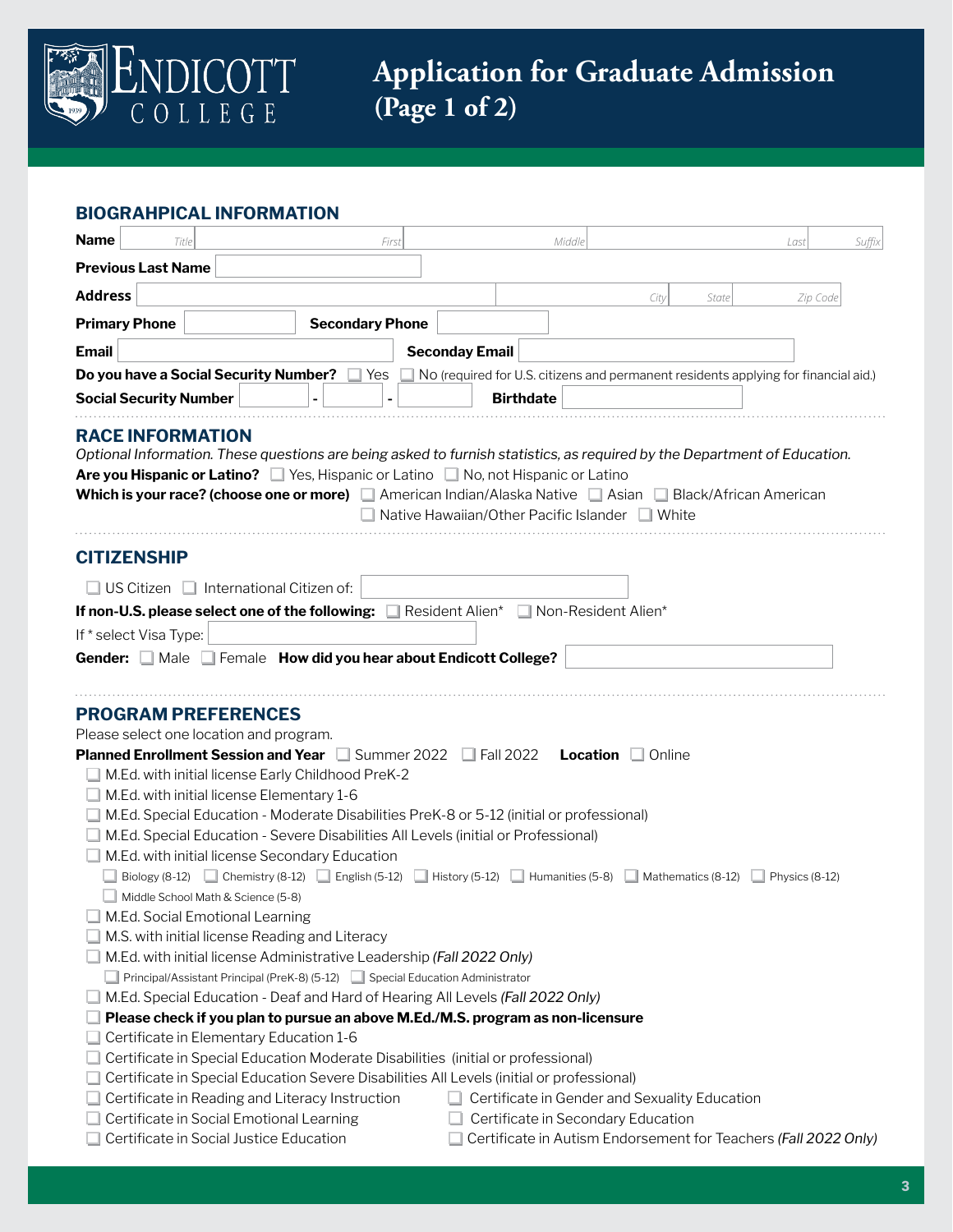

#### **PREVIOUS EDUCATION**

Please list all colleges or institutions you have attended.

| <b>School</b> |                           | Name                         | City                                                                                                                                                                                                                      | State | Zip Code | Country          |     |
|---------------|---------------------------|------------------------------|---------------------------------------------------------------------------------------------------------------------------------------------------------------------------------------------------------------------------|-------|----------|------------------|-----|
|               | <b>Date of Graduation</b> |                              |                                                                                                                                                                                                                           |       |          |                  |     |
| <b>School</b> |                           | Namel                        | City                                                                                                                                                                                                                      | State | Zip Code | Country          |     |
|               | <b>Date of Graduation</b> |                              |                                                                                                                                                                                                                           |       |          |                  |     |
| <b>School</b> |                           | Name                         | City                                                                                                                                                                                                                      | State | Zip Code | Country          |     |
|               | <b>Date of Graduation</b> |                              |                                                                                                                                                                                                                           |       |          |                  |     |
|               | If yes, which branch?     | <b>ADDITONAL INFORMATION</b> | <b>Active military or veteran?</b> (To be used for purpose of applying for military education benefits) 4 Active Veteran                                                                                                  |       |          |                  | N/A |
|               |                           |                              | Have you ever been found responsible for a disciplinary violation at an education institution that resulted in a<br>disciplinary action or been adjudicated guilty or convicted of a misdemeanor, felony, or other crime? |       |          |                  |     |
|               |                           |                              | $\gamma$ es $\Box$ No If you answered yes, please provide an explanation of the circumstances.                                                                                                                            |       |          |                  |     |
|               |                           |                              | Attended or Ever Applied to Endicott College Before? Fig. 1 Yes No<br>If previously attended or applied, please provide the beginning and ending year.                                                                    |       |          |                  |     |
|               |                           |                              | Are you seeking an education benefit as an employee or family member of an employee?                                                                                                                                      |       |          | $\Box$ Yes<br>No |     |
|               |                           |                              |                                                                                                                                                                                                                           |       |          |                  |     |

#### **SIGNATURE**

PLEASE NOTE: Your application is not considered complete until all the materials listed on the Application checklist, including official academic transcripts, have been received in the Office of Admission, Graduate and Professional Studies.

Endicott College does not discriminate on the basis of race, creed, color, religion, sex, sexual orientation, gender expression, disability, age, marital status, national origin, ethnicity or veteran status, or on any other basis prohibited by federal or state law, in the employment or in the application, admission, operation, participation, access and treatment of employees and students in any of the College's programs and activities.

Endicott College is accredited by the New England Commission of Higher Education.

I confirm by the signature below that the information on my application and the supporting materials submitted are my own and are factually true. I recognize that these documents will now be property of Endicott College and will not be returned. I will notify the College immediately if any of the information submitted (including disciplinary action) should change prior to my enrollment at the College. I recognize an offer of admission is conditional, pending the successful completion of my current academic work.

| <b>Signature</b> | Date . |  |
|------------------|--------|--|
|------------------|--------|--|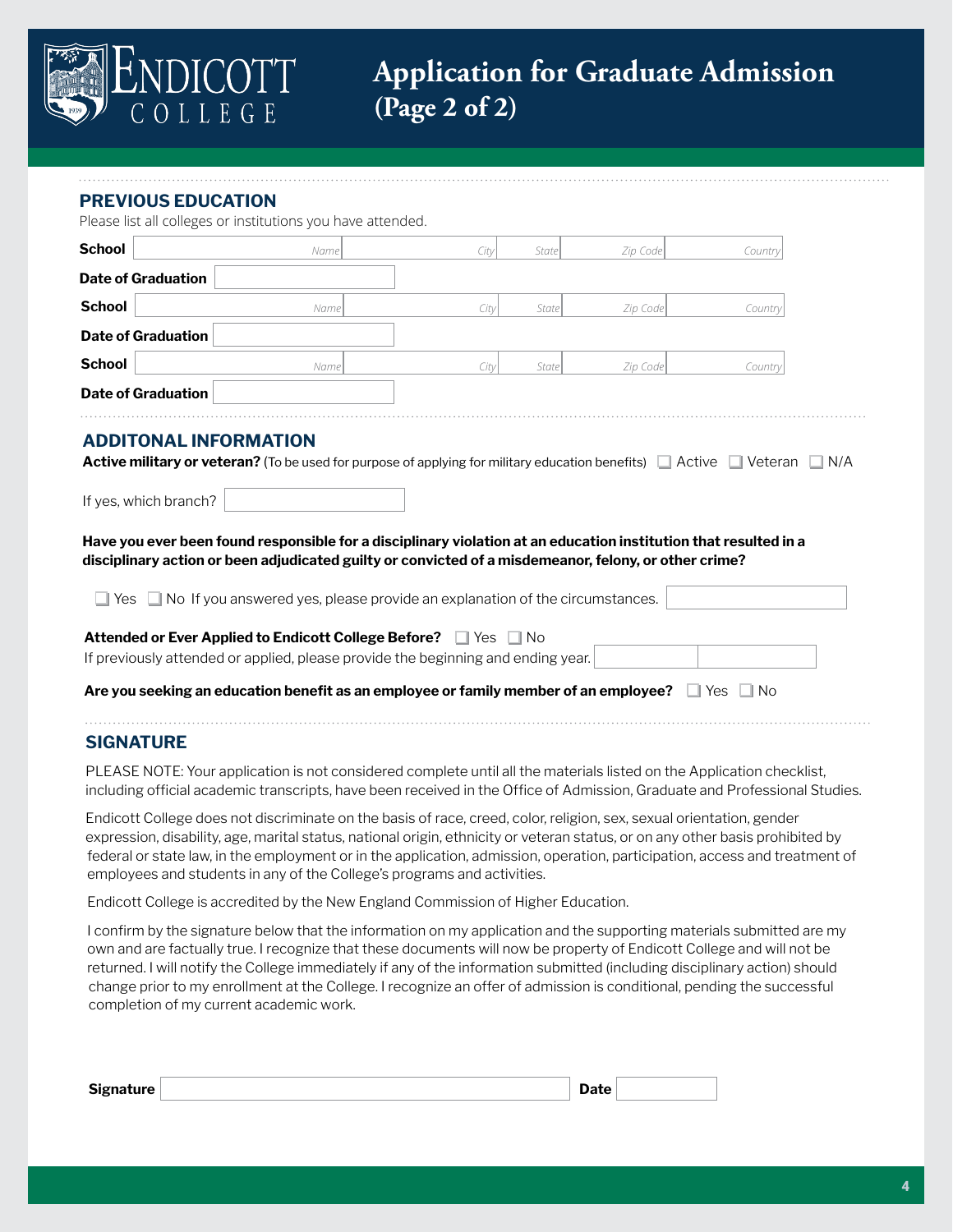

**Essay**

**For Certificate in Social Justice Education, Certificate in Gender and Sexuality Education, Certificate in Social Emotional Learning, Social Emotional Learning M.Ed.:** Students will need an essay of 250-500 words on career goals and motivation for graduate study.

**For Administrative Leadership, Reading Instruction, Early Childhood Education. Elementary Education, Secondary Education, Moderate Disabilities, Severe Disabilities (initial and professional license), Deaf and Hard of Hearing:** Students will need an essay (750-1000 words) on the following - Please describe your educational philosophy and how you apply this philosophy in your teaching practice. Should you not be a classroom teacher currently, in what ways will your philosophy influence your practices.

**For Autism Endorsement for Teachers:** Students will need a statement of purpose of no less than three pages outlining your intentions for graduate study, your background in the field of applied behavior analysis, and the contributions that you intend to make to the field. This essay should be in APA format and include no less than 3 references.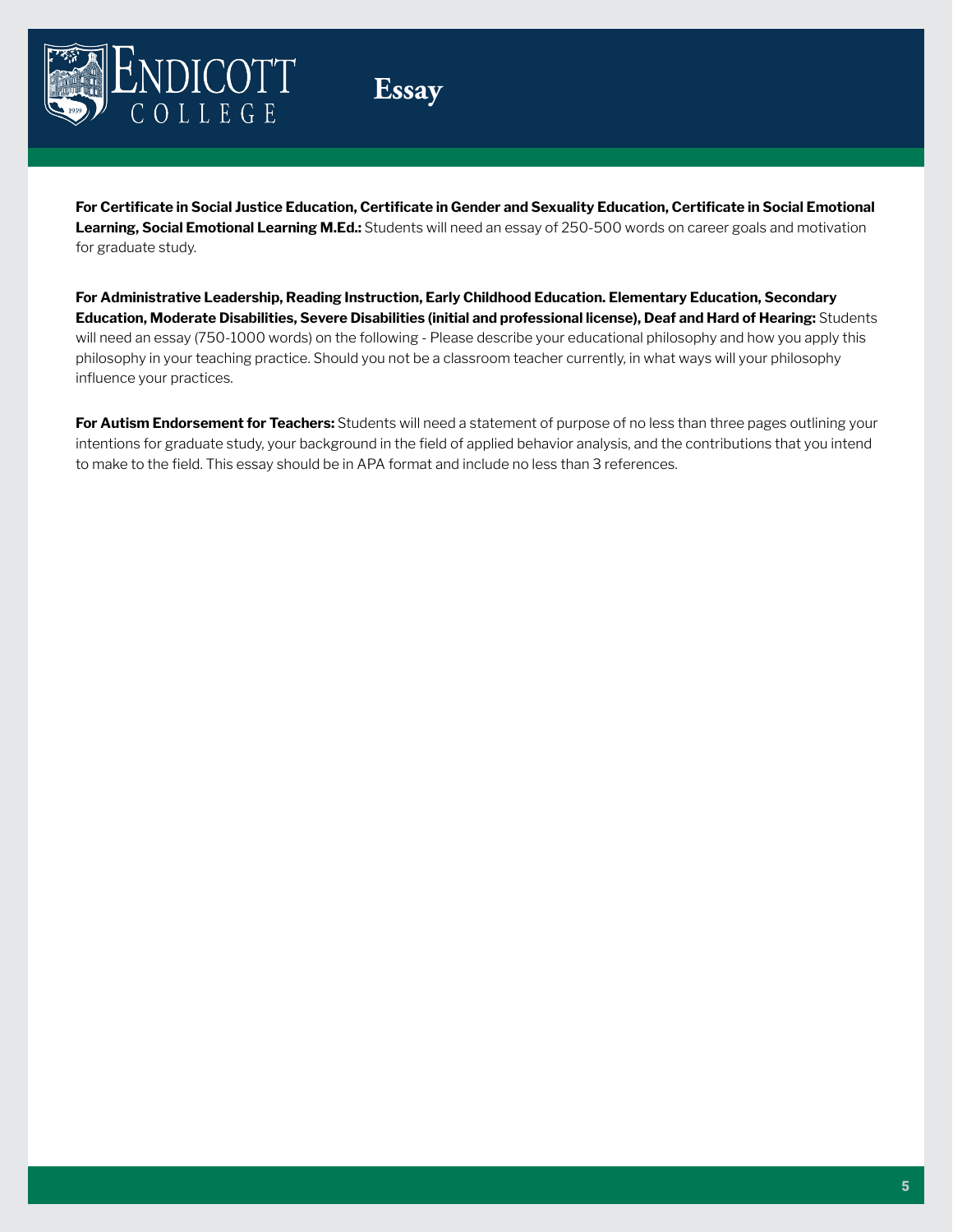

# **Letter of Recommendation Form (Page 1 of 2)**

# **Applicant Information Applicant's Full Name Date of Birth Waiver**

Applicant Signature **Applicant Date** 

### **Reference Assessment**

**How long have you known the applicant, and in what capacity?**

**Currently, what is your relationship with the applicant?**

**Please give us your appraisal of the applicant in terms of the qualities listed below. Rate the individual relative to other in his or her peer group.** 

|                                  |  |  | 1-Superior 2-Excellent 3-Good 4-Average 5-Below Average 6-Unable to judge |
|----------------------------------|--|--|---------------------------------------------------------------------------|
| Interpersonal Skills/Teamwork    |  |  |                                                                           |
| Oral Communication Skills        |  |  |                                                                           |
| Written Communication Skills     |  |  |                                                                           |
| Leadership Potential             |  |  |                                                                           |
| Motivation/Initiative            |  |  |                                                                           |
| Analytical Ability               |  |  |                                                                           |
| Integrity                        |  |  |                                                                           |
| Potential for Career Advancement |  |  |                                                                           |

#### **What are the applicant's greatest strengths and talents?**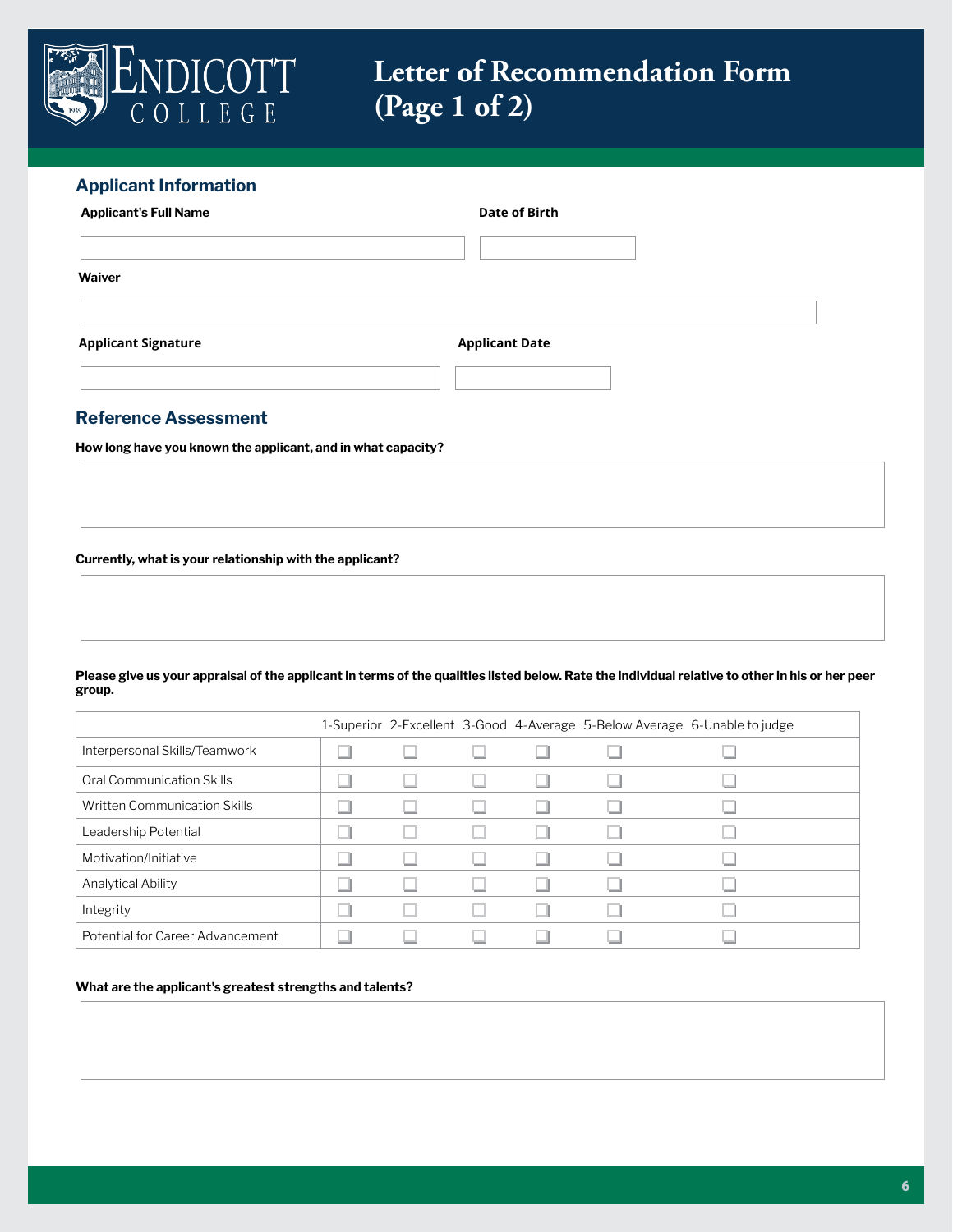

**Letter of Recommendation Form (Page 2 of 2)**

**In what areas can the applicant improve?**

**How would you assess the applicant's potential for success at Endicott College?**

**Is there anything else that you want to share about the applicant that you think would be helpful in our evaluation?**

| Overall:                                                                                |                           |
|-----------------------------------------------------------------------------------------|---------------------------|
| Strongly Recommend G Recommend G Recommend with Reservation G Do Not Recommend<br>$\pm$ |                           |
|                                                                                         |                           |
| <b>Recommender's Signature</b>                                                          | <b>Recommender's Name</b> |
|                                                                                         |                           |
| <b>Business Phone</b>                                                                   | <b>Email</b>              |
|                                                                                         |                           |
| <b>Company Name</b>                                                                     | <b>Company Address</b>    |
|                                                                                         |                           |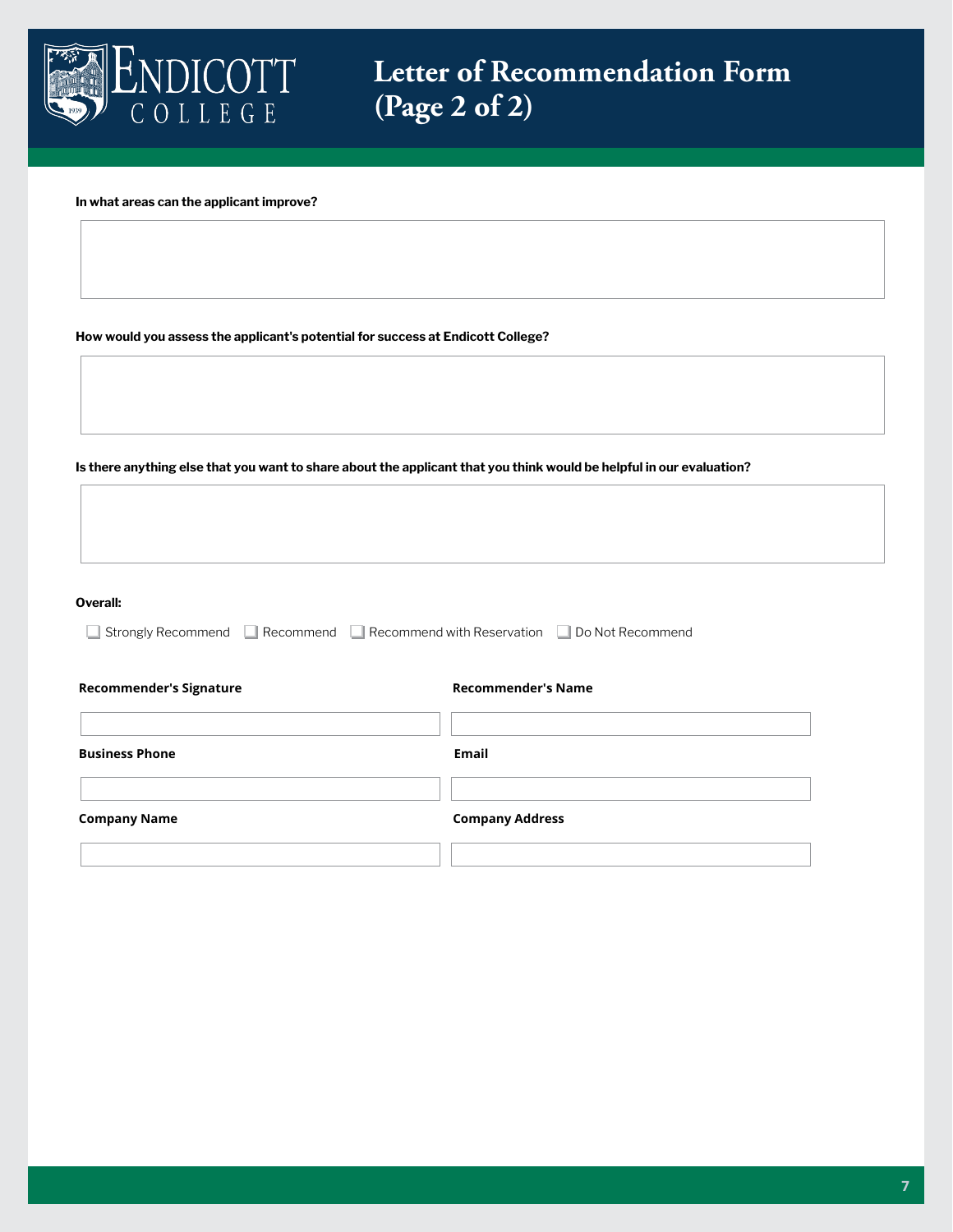

Endicott College requires official transcripts, either in sealed, signed envelopes or via electronic submission directly from the registrar's office. Follow the steps below to request transcripts from each school that you attended. We require official transcripts from all degree granting attended colleges/universities.

### **REQUEST OFFICIAL TRANSCRIPTS:**

There are multiple ways to request transcripts, and each college or university will have their own process.

#### **ONLINE:**

If your college allows, please sent electronic transcripts to **[gradadmissions@endicott.edu.](mailto:gradadmissions%40endicott.edu?subject=)**

### **BY MAIL:**

You can also send sealed transcripts to: Office of Admission for Graduate and Professional Studies Endicott College 376 Hale Street Beverly, MA 01915



**1** Contact the Registrar's office at your previously attended school, either by phone, email, or through your university's website.

**2** Submit a transcript request following that school's procedures. Most colleges and universities require a signature or other official request in writing. Many schools have a Transcript Request Form available to download on the Registrar's website. Some will allow you to order transcripts online.

**Note: Some colleges and universities charge a small fee for official transcripts. Be sure to enclose your fee with your transcript request to avoid a delay in processing.** 

**3** It can often take several days for a transcript request to be processed. When your transcripts are received, the Graduate Information Office will contact you, but if you have not received confirmation within 14 days, please contact us at **978-867-0025**.



**Note: An admission decision cannot be made until all official, sealed transcripts are received. Unofficial bachelors transcripts must be on file before the start of the program.**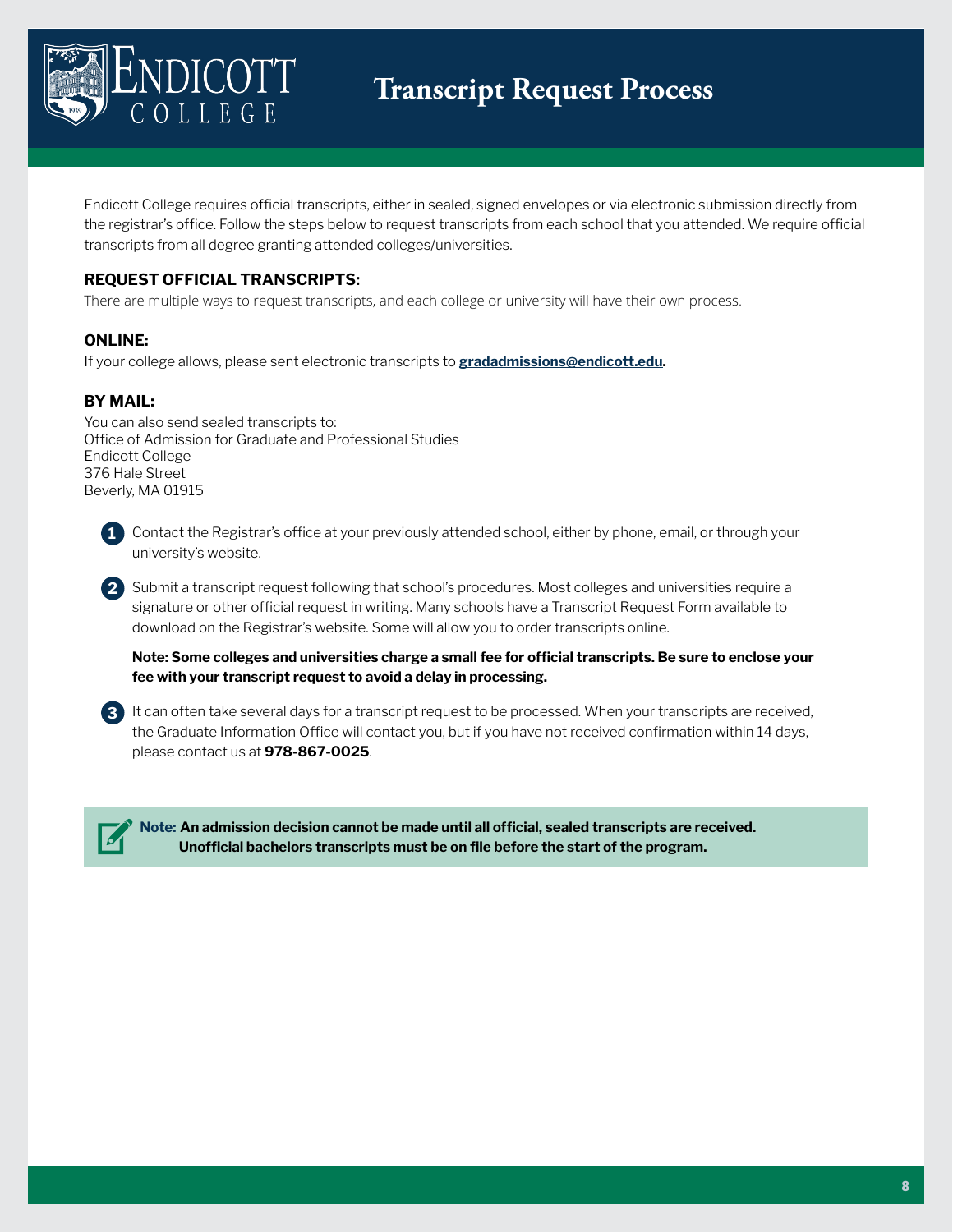

We know that paying for your graduate degree is an important factor when choosing a school. Contact the Graduate Information Office to talk more about the key factors to consider – or, read on to learn about the different ways you can finance your graduate degree.

# **Financial Aid Process:**

**3**

Complete all steps below to apply for financial aid. Note: There are financial aid options that are not based on need. Most students in the off-campus programs use financial aid to pay for the program. We recommend that you complete these steps as soon as possible to make sure that your payment arrangements are in order by the first night of class. For help, please contact the Financial Aid Office at **978-998-7715**.

**Complete and submit the Graduate & Professional Studies Student Financial Aid Application by clicking here: [2022-2023 Endicott Financial Aid Application](https://www.graduateprogram.org/endicott-college/how-to-pay/) 1**

**Complete the FAFSA.** Students beginning in either the summer 2022 or fall 2022 semester should submit the **2** 2022-2023 form. You will need your 2020 Federal Tax Return. All students will need to use their FSA ID (**[https://fsaid.](https://fsaid.ed.gov/npas/index.htm) [ed.gov/npas/index.htm](https://fsaid.ed.gov/npas/index.htm)**) and Endicott College's School Code (002148). Graduate students are considered independent for financial aid purposes. **Note:** Endicott will receive your FAFSA information electronically within 3-5 business days.

**Submit a copy of your schedule to the financial aid advisor for your program.**

#### **Review your Student Aid Report (SAR) for accuracy 4**

You will receive this form 7-10 days after the FAFSA is submitted. If there are any errors on your SAR, log back into your FAFSA to make corrections.

**You will receive your financial aid award letter from Endicott College 5**This lists the financial aid that you qualify for. If you wish to decline all or a portion of the award, notify the Financial Aid Office in writing. Be sure to contact the Financial Aid Office if you have any questions about your award.

#### **6 Complete Loan Entrance Counseling and the Master Promissory Note**

Entrance Counseling is only required for first time Federal Direct Loan borrowers; all borrowers must complete a Master Promissory Note. Both can be completed at **[www.studentloans.gov](http://www.studentloans.gov)** (you will need your FSA ID from Step 1).

### **Contact Information: Linda Lugo-Israelsohn Phone: 978-998-7790 | Email: [llugoisr@endicott.edu](mailto:llugoisr%40endicott.edu?subject=)**

Since the graduate & professional studies programs accepts students year-round, there is no deadline for financial aid; however, a completed financial aid application must be submitted in a timely manner to coincide with course start dates.

# **Federal Teacher Loan Forgiveness:**

#### **The Federal Teacher Loan Forgiveness Program:**

If you and your school qualify, this program may provide loan forgiveness for eligible Federal Direct Loans. This is a separate program requiring separate forms and processes. The U.S. Department of Education will determine your eligibility for this program; Endicott College College is not responsible to verify your eligibility for this program. Please do not base your enrollment at Endicott College on this loan forgiveness program. You must call **1-800-4-FED-AID**  to verify your eligibility or visit **<https://studentaid.ed.gov/sa/repay-loans/forgiveness-cancellation/teacher>** for more information.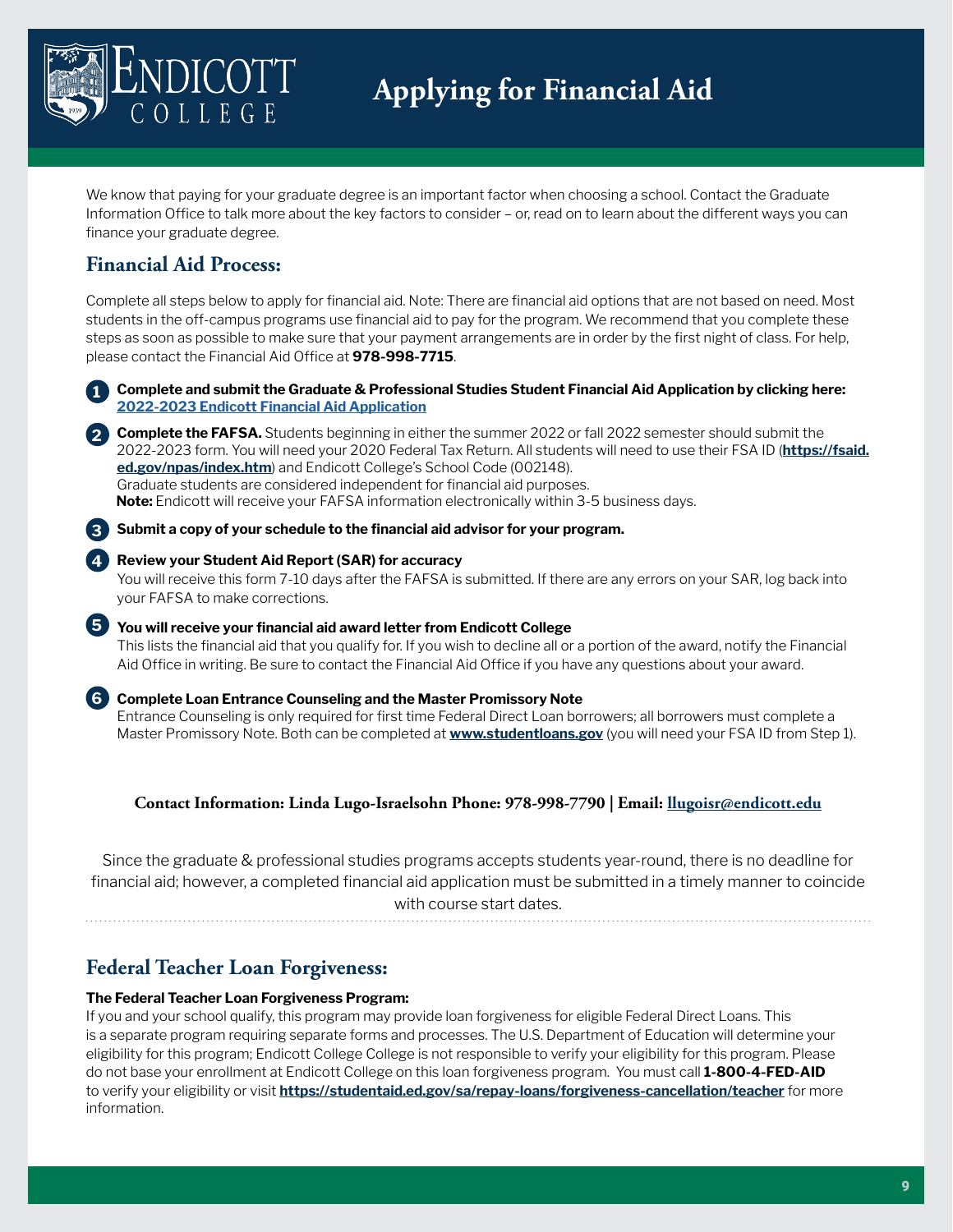

Educators seeking initial licensure in Administrative Leadership in the areas of Principals/Assistant Principals (PreK-8,5-12) or Special Education Administrators in the public schools.

### **What You Learn:**

- Demonstrate knowledge of core administrator module standards. i.e., instructional leadership, management of operations, family and community engagement, and professional culture.
- Demonstrate knowledge of license specific module standards, i.e., administration and supervision of special education programs and services and consultation and collaboration skills.

### **How You Learn:**

Online courses, in a convenient cohort format.

#### **Career Outcomes:**

Upon completion of the program, students will receive their Master's in Education, and will be eligible for initial licensure in Administrative Leadership in the Commonwealth of Massachusetts.

# **Degree Requirements:**

#### **Principal/Assistant Principal Courses : Total Degree Requirements - 39 Credits**

| Course # | <b>Title</b>                                                                                                              | <b>Credits</b> |
|----------|---------------------------------------------------------------------------------------------------------------------------|----------------|
| EA 500   | School Leadership                                                                                                         | 3              |
| EA 505   | Instructional Leadership                                                                                                  | 3              |
| EA 510   | Sheltered English Immersion for School Leaders                                                                            | 3              |
| EA 515   | Public School Operational and Financial Strategies                                                                        | 3              |
| EA 520   | Law, Policy, and Ethics                                                                                                   | 3              |
| EA 525   | Human Resources and Organizational Potential                                                                              | 3              |
| EA 530   | Family and Community Engagement                                                                                           | 3              |
| EA 535   | Strategic Management and Design                                                                                           | 3              |
|          | <b>Core Module Requirements</b>                                                                                           | 24             |
| EA 555   | Using Data to Improve Curriculum and Instruction                                                                          | 3              |
| EA 565   | Facilities Management                                                                                                     | 3              |
| EA 563   | Supervision and Evaluation                                                                                                | 3              |
| EA 560   | Practicum for Principal/Assistant Principal [PreK-6, 5-8, 9-12] - 500 hours to be completed at these grade levels         | 3              |
| EA 562   | Reflective Seminar for Principal/Assistant Principal - must be taken concurrently with the practicum at same grade levels | 3              |
|          | <b>Licensure Module Requirements</b>                                                                                      | 15             |

#### **Special Education Administrator Courses (All Levels): Total Degree Requirements - 36 Credits**

| Course $#$ | Title                                                                                                                      | <b>Credits</b> |
|------------|----------------------------------------------------------------------------------------------------------------------------|----------------|
| EA 500     | School Leadership                                                                                                          | 3              |
| EA 505     | Instructional Leadership                                                                                                   | 3              |
| EA 510     | Sheltered English Immersion for School Leaders                                                                             | 3              |
| EA 515     | Public School Operational and Financial Strategies                                                                         | 3              |
| EA 520     | Law, Policy, and Ethics                                                                                                    | 3              |
| EA 525     | Human Resources and Organizational Potential                                                                               | 3              |
| EA 530     | Family and Community Engagement                                                                                            | 3              |
| EA 535     | Strategic Management and Design                                                                                            | 3              |
|            | <b>Core Module Requirements</b>                                                                                            | 24             |
| EA 570     | Administration and Supervision of Special Education                                                                        | 3              |
| EA 575     | Consultation and Collaboration in Special Education                                                                        | 3              |
| EA 580     | Practicum in Special Education Administrator - 500 hours to be completed                                                   | 3              |
| EA 582     | Reflective Seminar in Special Education Administrator - must be taken concurrently with the practicum at same grade levels | 3              |
|            | Licensure Module Requirements                                                                                              | 12             |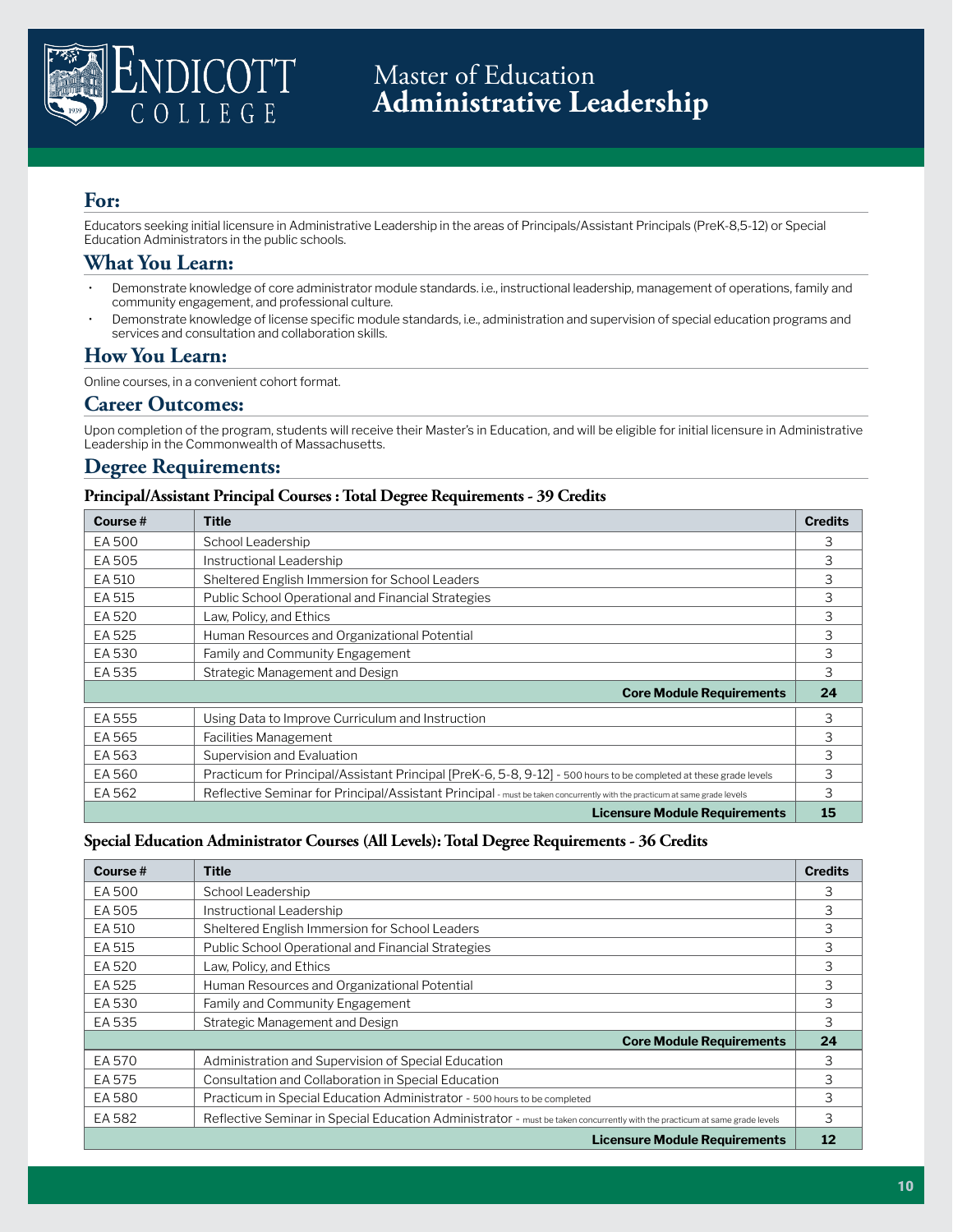

Master of Education **Initial License Deaf and Hard of Hearing (All Levels)** 

# **For:**

Educators seeking an initial license in Special Education Deaf and Hard of Hearing (PreK-12).

### **What You Learn:**

- Demonstrate how to apply knowledge of child and adolescent development and the specific needs of DHH students.
- Design high quality instruction, including authentic and meaningful student assessments.
- Analyze student performance and growth data with a focus on individualized goals and use data to improve instruction.
- Choose appropriate instructional practices that establish high expectations and a safe and effective classroom environment.
- Promote student learning and growth through outreach and collaboration with families, caregivers, community members, and organizations.
- Establish and refine an ethical, culturally proficient (inclusive of Deaf culture), skilled, and collaborative practice.

# **How You Learn:**

Online courses, around your schedule

### **Career Outcomes:**

Upon completion of the program, students will receive their Master's in Education, and will be eligible for initial licensure in Deaf and Hard of Hearing (All Levels).

# **Degree Requirements:**

| Course#                             | <b>Title</b>                                                                               | <b>Credits</b> |
|-------------------------------------|--------------------------------------------------------------------------------------------|----------------|
| <b>DHH 500</b>                      | Communication & Language for DHH Students                                                  | 3              |
| DHH 505                             | Deaf History & Culture                                                                     | 3              |
| <b>DHH 510</b>                      | Curriculum Development for DHH Students                                                    | 3              |
| DHH 515                             | Speech, Hearing Science, & Technology for DHH Students                                     | 3              |
| <b>DHH 520</b>                      | Child Development – Hearing and Deaf Children                                              | 3              |
| DHH 525                             | Early Language Acquisition & Intervention                                                  | 3              |
| <b>DHH 530</b>                      | Literacy Instruction and Assessment for DHH Students                                       | 3              |
| <b>DHH 540</b>                      | Content-Area Instruction and Assessment for DHH Students                                   | 3              |
| <b>DHH 550</b>                      | Curriculum and Assessment in Practice                                                      | 3              |
| <b>DHH 560</b>                      | Practicum in Teaching Deaf and Hard of Hearing Students                                    | 3              |
| <b>DHH 565</b>                      | Reflective Seminar                                                                         | 3              |
| <b>DHH 570</b>                      | <b>ASL Practicum I</b>                                                                     | 3              |
| DHH 571 OR<br>DHH 575               | Practicum II OR Deaf and Hard of Hearing Learners with Additional Disabilities (Deaf Plus) | 3              |
| <b>EDN 530 OR</b><br><b>EDN 575</b> | English Immersion OR Data Literacy                                                         | 3              |
| <b>SPE 505</b>                      | Inclusive Education                                                                        | 3              |
| <b>SPE 575</b>                      | Family Engagement in Special Education                                                     | 3              |
|                                     | <b>Total Degree Requirements</b>                                                           | 48             |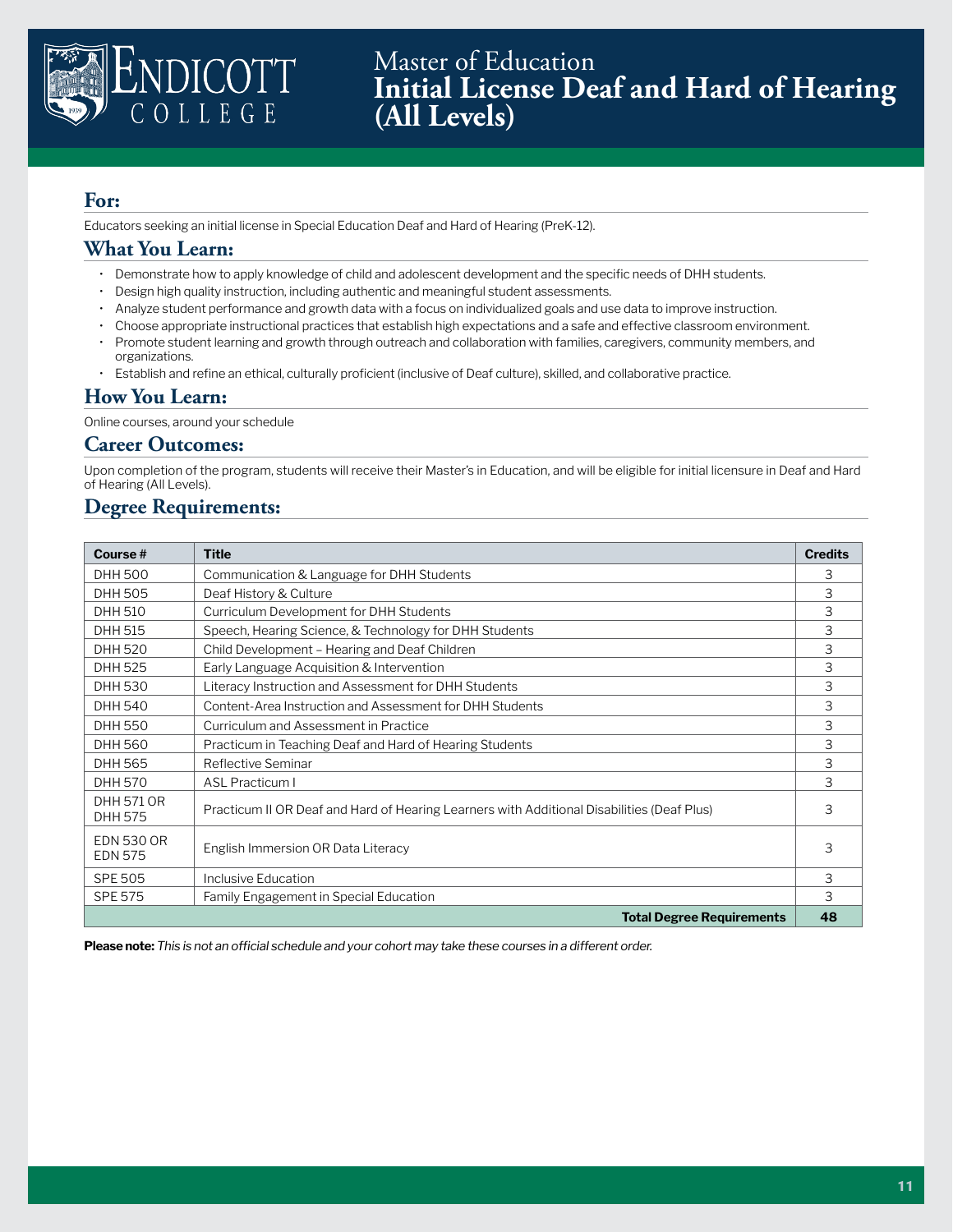

Educators seeking licensure in Early Childhood Education (PreK-2).

# **What You Learn:**

- Demonstrate subject matter expertise.
- Design high quality instruction, including authentic and meaningful student assessments.
- Analyze student performance and growth data and to use the data to improve instruction and practice.
- Teach all students through instructional practices that establish high expectations, a safe and effective classroom environment, and cultural proficiency.
- Promote the learning and growth of all students through effective partnerships with families, caregivers, community members, and organizations.
- Ensure the learning and growth of all students through ethical, culturally proficient, skilled and collaborative practice.

### **How You Learn:**

Online courses, around your schedule.

#### **Career Outcomes:**

Upon completion of the program, students will receive their Master's in Education, and will be eligible for initial licensure in Early Childhood Education to teach in a Massachusetts public school setting.

### **Degree Requirements:**

#### **Required Curriculum: Initial Licensure (All courses in the program are required to obtain the initial license)**

| Course#        | <b>Title</b>                                                                     | <b>Credits</b> |
|----------------|----------------------------------------------------------------------------------|----------------|
| <b>ECH 500</b> | Instructional Strategies in Early Childhood                                      | 3              |
| <b>ECH 520</b> | Learning Through Play                                                            | 3              |
| <b>ECH 550</b> | Curriculum and Assessment in Practice: Early Childhood Education (Pre-Practicum) | 3              |
| <b>ECH 565</b> | Reflective Seminar in Early Childhood Education                                  | 3              |
| <b>ECH 560</b> | Practicum in Early Childhood Education                                           | 3              |
| <b>EDN 500</b> | Child and Adolescent Development                                                 | 3              |
| <b>EDN 530</b> | Sheltered English Immersion - or- EDN 575 - Data Literacy                        | 3              |
| <b>ELM 530</b> | Humanities Methods in Early Childhood and Elementary Education                   | 3              |
| MTH 540        | Early Childhood and Elementary STEM Methods                                      | 3              |
| <b>RDL 500</b> | Early Literacy Development                                                       | 3              |
| <b>RDL 510</b> | Children's & Young Adult Literature                                              | 3              |
| <b>SPE 505</b> | Inclusive Education                                                              | 3              |
|                | <b>Total Degree Requirements</b>                                                 | 36             |

#### **Required Curriculum: Non-Licensure**

| Course $#$     | <b>Title</b>                                                   | <b>Credits</b> |
|----------------|----------------------------------------------------------------|----------------|
| <b>ECH 520</b> | Learning Through Play                                          | 3              |
| <b>EDN 500</b> | Child and Adolescent Development                               |                |
| <b>ELM 530</b> | Humanities Methods in Early Childhood and Elementary Education |                |
| MTH 540        | Early Childhood and Elementary STEM Methods                    |                |
| <b>RDL 500</b> | Early Literacy Development                                     |                |
| <b>RDL 510</b> | Children's & Young Adult Literature                            | 3              |
| <b>ECH 500</b> | Instructional Strategies in Early Childhood                    |                |
| <b>SPE 505</b> | Inclusive Education                                            | 3              |
|                | Electives*                                                     | 12             |
|                | <b>Total Degree Requirements</b>                               | 36             |

 *\*Electives are chosen in consultation with the student's advisor*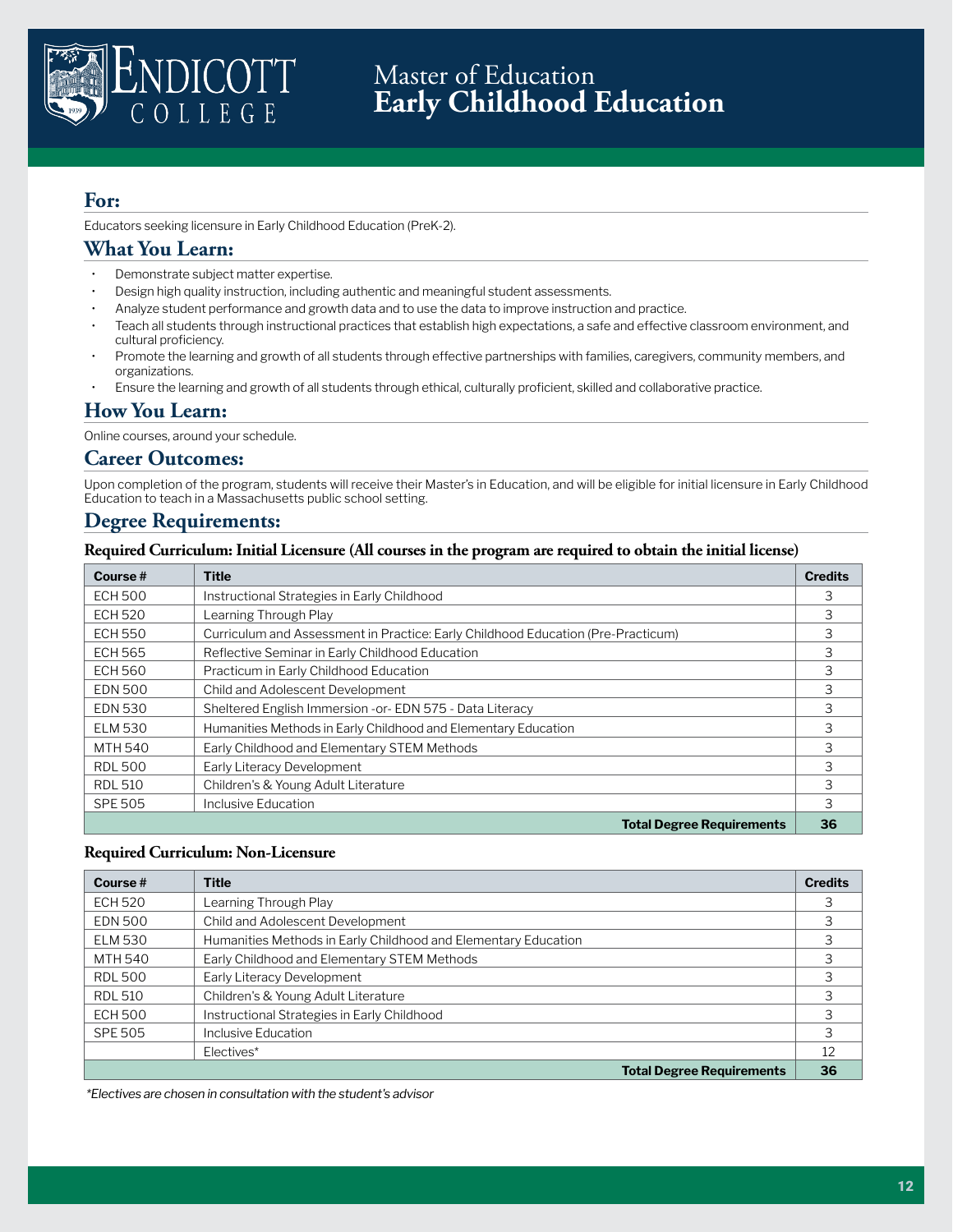

# Master of Education **Elementary Education**

## **For:**

Educators seeking licensure in Elementary Education (1-6).

# **What You Learn:**

- Demonstrate subject matter expertise.
- Design high quality instruction, including authentic and meaningful student assessments.
- Analyze student performance and growth data and to use this data to improve instruction and practice.
- Teach all students through instructional practices that establish high expectations, a safe and effective classroom environment, and cultural proficiency.
- Promote the learning and growth of all students through effective partnerships with families, caregivers, community members, and organizations.
- Ensure the learning and growth of all students through ethical, culturally proficient, skilled and collaborative practice.

### **How You Learn:**

Online courses, around your schedule.

#### **Career Outcomes:**

Upon completion of the program, students will receive their Master's in Education, and will be eligible for initial licensure in Elementary Education to teach in a Massachusetts public school setting.

### **Degree Requirements:**

#### **Required Curriculum: Initial Licensure**

| Course#        | <b>Title</b>                                                                  | <b>Credits</b> |
|----------------|-------------------------------------------------------------------------------|----------------|
| <b>EDN 500</b> | Child and Adolescent Development                                              | 3              |
| <b>EDN 530</b> | Sheltered English Immersion *- or-EDN 575 - Data Literacy                     | 3              |
| <b>EDN 570</b> | Classroom Management                                                          | 3              |
| <b>ELM 530</b> | Humanities Methods in Early Childhood and Elementary Education *              | 3              |
| <b>ELM 550</b> | Curriculum and Assessment in Practice: Elementary Education (Pre-Practicum) * | 3              |
| <b>ELM 560</b> | Practicum in Elementary Education*                                            | 3              |
| <b>ELM 565</b> | Reflective Seminar in Elementary Education*                                   | 3              |
| MTH 540        | Early Childhood and Elementary STEM Methods *                                 | 3              |
| <b>RDL 500</b> | Early Literacy Development*                                                   | 3              |
| <b>RDL 510</b> | Children's & Young Adult Literature *                                         | 3              |
| <b>SPE 500</b> | Introduction to Teaching Special Education                                    | 3              |
| <b>ELM 500</b> | Instructional Strategies in Elementary Education*                             | 3              |
|                | <b>Total Degree Requirements</b>                                              | 36             |

#### **Required Curriculum: Non-Licensure**

| Course $#$     | <b>Title</b>                                                   | <b>Credits</b> |
|----------------|----------------------------------------------------------------|----------------|
| <b>EDN 500</b> | Child and Adolescent Development                               | 3              |
| <b>EDN 570</b> | Classroom Management                                           | 3              |
| <b>ELM 530</b> | Humanities Methods in Early Childhood and Elementary Education | 3              |
| MTH 540        | Early Childhood and Elementary STEM Methods                    | 3              |
| <b>RDL 500</b> | Early Literacy Development                                     |                |
| <b>RDL 510</b> | Children's & Young Adult Literature                            |                |
| <b>SPE 500</b> | Introduction to Teaching Special Education                     | 3              |
| <b>SPE 525</b> | Assistive and Augmentative Technologies                        | 3              |
|                | Electives**                                                    | 12             |
|                | <b>Total Degree Requirements</b>                               | 36             |

*\*Courses required for obtaining Initial Licensure*

*\*\*Electives are chosen in consultation with the student's advisor*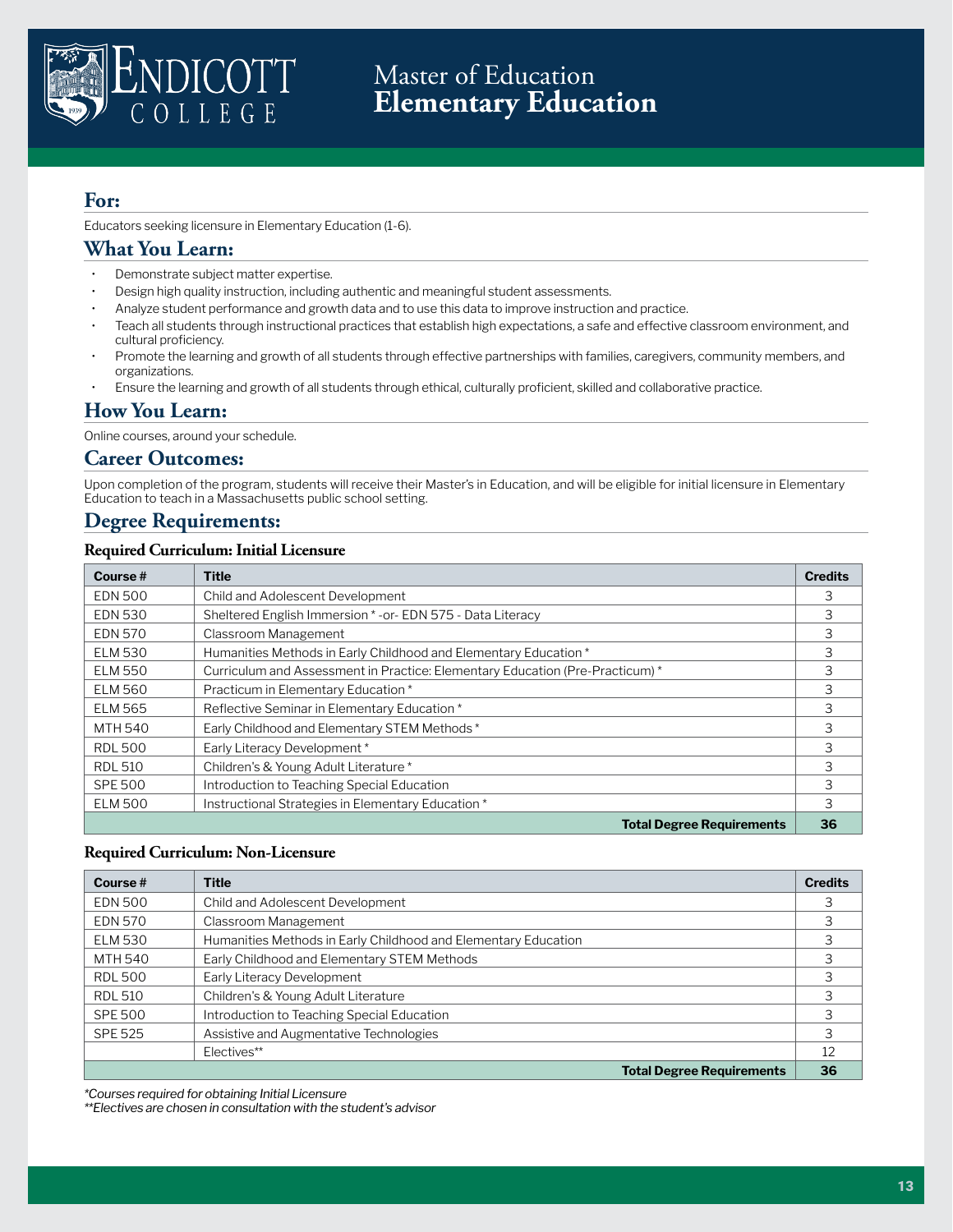

# Master of Science **Reading Instruction**

# **For:**

Educators seeking licensure in Reading Instruction (PreK-12).

## **What You Learn:**

- Demonstrate knowledge of and approach to the process of reading and development of literacy skills.
- Design high quality instruction, including authentic and meaningful student assessments.
- Analyze student performance and growth data and to use this data to improve instruction and practice.
- Teach all students through instructional practices that establish high expectations, a safe and effective classroom environment, and cultural proficiency.
- Promote the learning and growth of all students through effective partnerships with families, caregivers, community members, and organizations.
- Ensure the learning and growth of all students through ethical, culturally proficient, skilled, and collaborative practice.

### **How You Learn:**

Online courses, on your schedule.

### **Career Outcomes:**

Upon completion of the program, students will receive their Master's in Science, and will be eligible for initial licensure as Reading Specialist in a Massachusetts public school setting.

### **Degree Requirements:**

#### **Option 1: M.S. with Reading Specialist Licensure Endorsement**

| Course $#$     | <b>Title</b>                        | <b>Credits</b> |
|----------------|-------------------------------------|----------------|
| <b>RDL 500</b> | Early Literacy Development          | 3              |
| <b>RDL 505</b> | Adolescent Literacy                 | 3              |
| <b>RDL 510</b> | Children's & Young Adult Literature | 3              |
| <b>RDL 515</b> | Writing Instruction                 | 3              |
| <b>RDL 520</b> | Assessment of Reading Skills        | 3              |
| <b>RDL 525</b> | <b>Reading Difficulties</b>         | 3              |
| <b>RDL 530</b> | Theories of Language & Linguistics  | 3              |
| <b>RDL 550</b> | Literacy Coaching (Pre-Practicum)   | 3              |
| <b>RDL 585</b> | Critical Media Literacy             | 3              |
| <b>RDL 560</b> | Practicum in Reading                | 3              |
| <b>RDL 565</b> | Reflective Seminar in Reading       | 3              |
| <b>EDN 570</b> | Data Literacy                       | 3              |
|                | <b>Total Degree Requirements</b>    | 36             |

#### **Option 2: M.S. Reading Instruction (General Curriculum)**

| Course $#$     | Title                                    | <b>Credits</b> |
|----------------|------------------------------------------|----------------|
| <b>RDL 500</b> | Early Literacy Development               | 3              |
| <b>RDL 505</b> | Adolescent Literacy                      | 3              |
| <b>RDL 510</b> | Children's & Young Adult Literature      | 3              |
| <b>RDL 515</b> | Writing Instruction                      | 3              |
| <b>RDL 520</b> | Assessment of Reading Skills             | 3              |
| <b>RDL 525</b> | <b>Reading Difficulties</b>              | 3              |
| <b>RDL 530</b> | Theories of Language & Linguistics       | 3              |
| <b>RDL 585</b> | Critical Media Literacy                  | 3              |
| <b>EDN 570</b> | Data Literacy                            | 3              |
| <b>SPE 695</b> | Disability & Sheltered English Immersion | 3              |
| <b>SPE 670</b> | Consultation & Co-teaching               | 3              |
| <b>SPE 680</b> | Psychoeducational Assessment             | 3              |
|                | <b>Total Degree Requirements</b>         | 36             |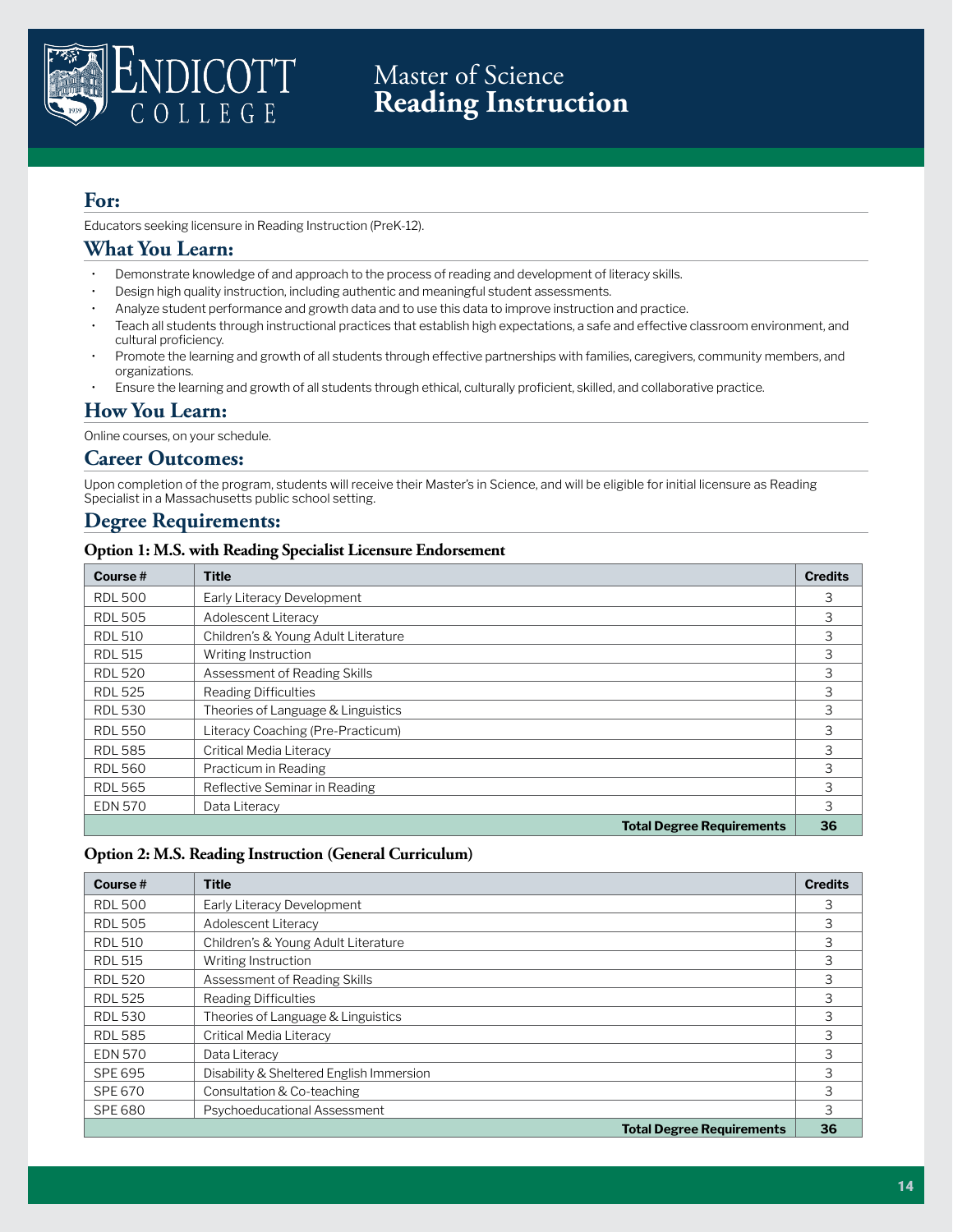

# Master of Education **Secondary Education**

#### **Available subject areas:** English, History, Humanities, Biology, Chemistry, Physics, General Science, and Math/Science

### **For:**

Educators seeking licensure in Secondary Education.

### **What You Learn:**

- Demonstrates subject matter expertise.
- Design high quality instruction, including authentic and meaningful student assessments.
- Analyze student performance and growth data and to use this data to improve instruction and practice.
- Teach all students through instructional practices that establish high expectations, a safe and effective classroom environment, and cultural proficiency.
- Promote the learning and growth of all students through effective partnerships with families, caregivers, community members, and organizations.
- Ensure the learning and growth of all students through ethical, culturally proficient, skilled, and collaborative practice.

### **How You Learn:**

Online courses, around your schedule.

#### **Career Outcomes:**

Upon completion of the program, students will receive their Master's in Education, and will be eligible for initial licensure in Secondary Education to teach in a Massachusetts public school setting.

# **Degree Requirements:**

#### **Required Curriculum: Initial Licensure**

| Course#        | <b>Title</b>                                                                 | <b>Credits</b> |
|----------------|------------------------------------------------------------------------------|----------------|
| <b>EDN 500</b> | Child and Adolescent Development                                             | 3              |
| <b>EDN 530</b> | Sheltered English Immersion *- or EDN 575 - Data Literacy                    | 3              |
| <b>EDN 570</b> | Classroom Management                                                         | 3              |
| <b>RDL 505</b> | Adolescent Literacy                                                          | 3              |
| <b>RDL 515</b> | Writing Instruction                                                          | 3              |
| <b>SEC 530</b> | Curriculum in Secondary Education*                                           | 3              |
| (XXX) 555      | Methods in Secondary Education*                                              | 3              |
| <b>SEC 550</b> | Curriculum and Assessment in Practice: Secondary Education (Pre-Practicum) * | 3              |
| <b>SEC 560</b> | Practicum in Secondary Education*                                            | 3              |
| <b>SEC 565</b> | Reflective Seminar in Secondary Education*                                   | 3              |
| <b>SPE 500</b> | Introduction to Teaching Special Education *                                 | 3              |
| <b>SPE 525</b> | Assistive and Augmentative Technologies                                      | 3              |
|                | <b>Total Degree Requirements</b>                                             | 36             |

#### **Required Curriculum: Non-Licensure**

| Course $#$     | <b>Title</b>                               | <b>Credits</b> |
|----------------|--------------------------------------------|----------------|
| <b>EDN 500</b> | Child and Adolescent Development           | 3              |
| <b>EDN 570</b> | Classroom Management                       |                |
| <b>RDL 505</b> | Adolescent Literacy                        | 3              |
| <b>RDL 515</b> | Writing Instruction                        | 3              |
| <b>SEC 530</b> | Curriculum in Secondary Education          |                |
| (XXX) 555      | Methods in Secondary Education             |                |
| <b>SPE 500</b> | Introduction to Teaching Special Education | 3              |
| <b>SPE 525</b> | Assistive and Augmentative Technologies    | 3              |
|                | Electives**                                | 12             |
|                | <b>Total Degree Requirements</b>           | 36             |

*\*Courses required for obtaining Initial Licensure*

*\*\*Electives are chosen in consultation with the student's advisor*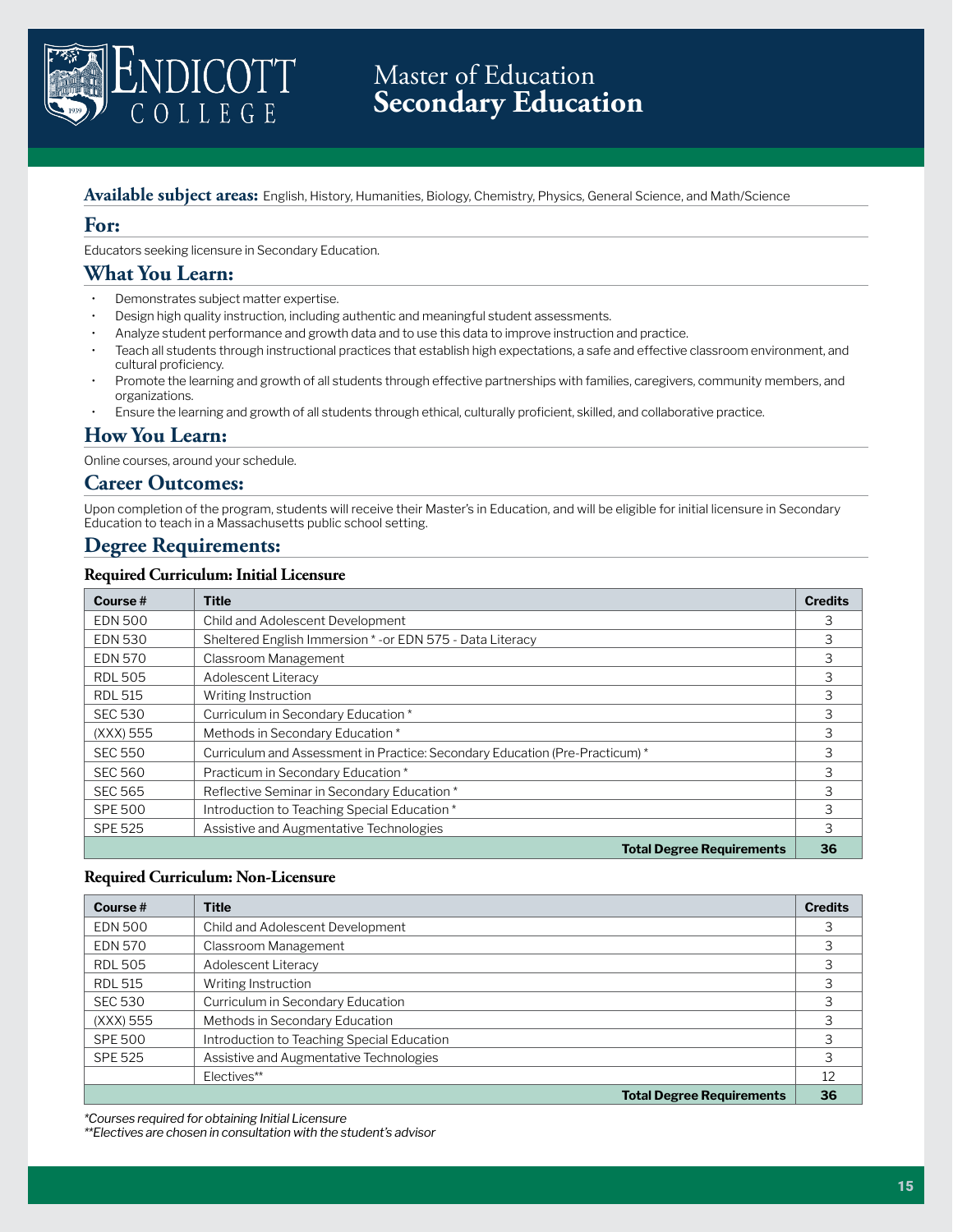

The experienced teacher looking to understand and implement research about social emotional development as an overarching premise of the educational process, rather than something added to an already demanding PreK-12 curriculum

### **What You Learn:**

- Understand ecological models of human development that articulates with culture to apply to evidence-based classroom practice.
- Develop reflective practice comprising of culturally-sensitive, evidence-based practices including behavior management
- Manage and apply social emotional learning frameworks and curriculum to promote a safe and supportive learning environment for all students
- Synthesize social emotional research to inform practice in school district, school, classroom or community.

### **How You Learn:**

Online courses, around your schedule

### **Career Outcomes:**

Upon completion of the program, students will receive their M.Ed. in Social Emotional Learning

### **Degree Requirements:**

| Course $#$                          | <b>Title</b>                                                                | <b>Credits</b> |
|-------------------------------------|-----------------------------------------------------------------------------|----------------|
| EDN 514**                           | Mindfulness                                                                 | 3              |
| EDN 550**                           | Cognitive Frameworks for Social Emotional Learning                          | 3              |
| EDN 553**                           | Understanding Emotions in the Classroom                                     | 3              |
| <b>EDN 556</b>                      | Identity, Culture and Social Emotional Learning: Convergences and Conflicts | 3              |
| EDN 558**                           | School and Community-based Application of Social Emotional Learning         | 3              |
| <b>EDN 605</b>                      | Teaching and Teacher Identities                                             | 3              |
| <b>EDN 607</b>                      | Diversity and Equity in Education                                           | 3              |
| EDN 516**                           | Prosocial Behavioral Perspectives Development                               | 3              |
| <b>EDN 557</b>                      | Ethical Dilemmas in Education                                               | 3              |
| <b>EDN 560 OR</b><br><b>EDN 505</b> | Neuroscience in Education OR Social Psychology                              | 3              |
| <b>EDN 600 OR</b><br><b>EDN 601</b> | Gender in Education OR Sexuality in Education                               | 3              |
| EDN 576                             | Social Emotional Learning Capstone                                          | 3              |
|                                     | <b>Total Degree Requirements</b>                                            | 36             |

*\*\*Denote courses in certificate-only option*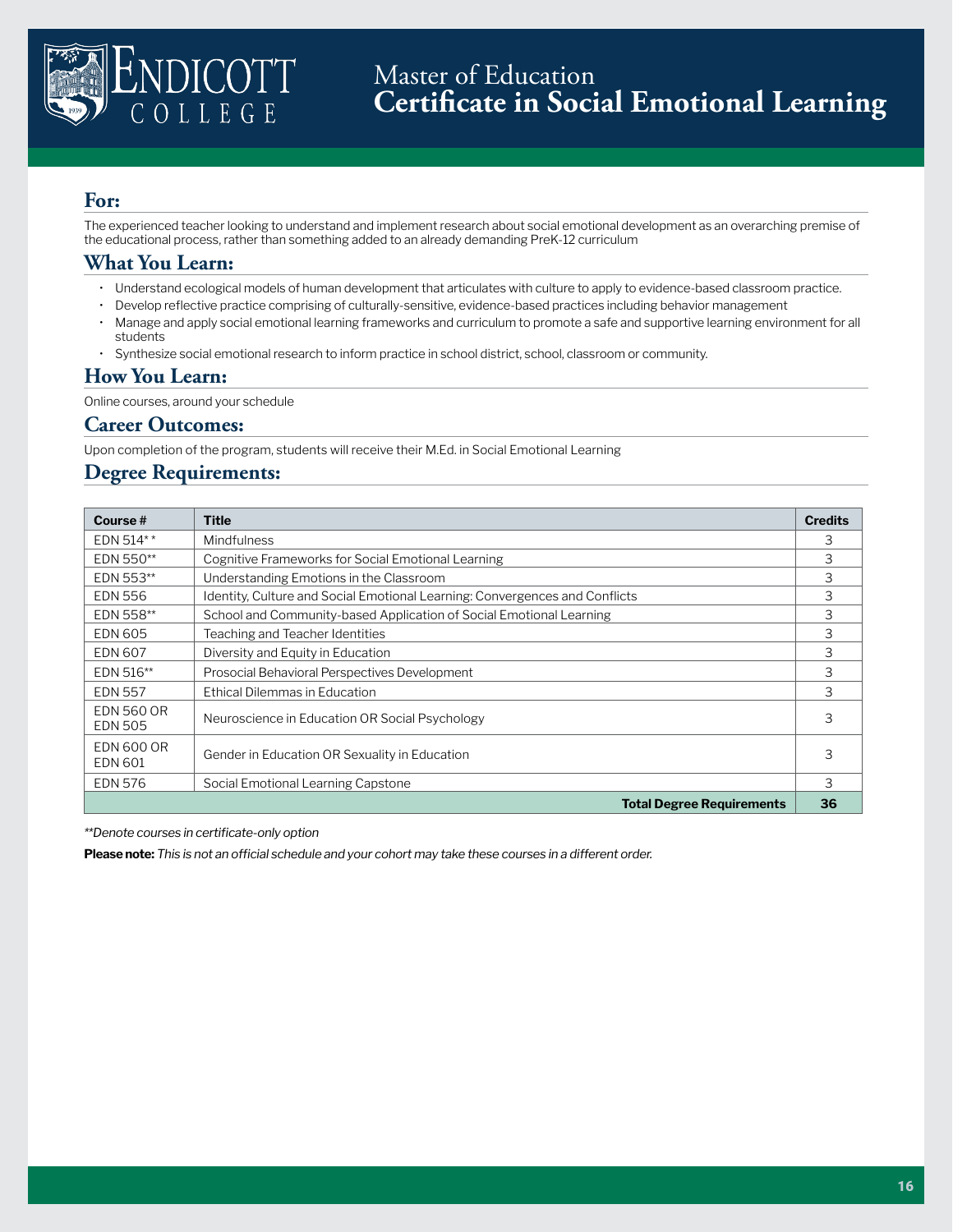

Educators seeking initial licensure in Moderate Disabilities (PreK-8 or 5-12).

### **What You Learn:**

- Demonstrate knowledge of typical child and adolescent development and exceptionalities.
- Design high quality instruction, including authentic and meaningful student assessments.
- Analyze student performance and growth data and to use this data to improve instruction and practice.
- Teach all students through instructional practices that establish high expectations, a safe and effective classroom environment, and cultural proficiency.
- Promote the learning and growth of all students through effective partnerships with families, caregivers, community members, and organizations.
- Ensure the learning and growth of all students through ethical, culturally proficient, skilled, and collaborative practice.

### **How You Learn:**

Online courses, around your schedule.

#### **Career Outcomes:**

Upon completion of the program, students will receive their Master's in Education, and will be eligible for initial licensure in Moderate Disabilities (PreK-8 or 5-12) to teach in a Massachusetts public school setting.

### **Degree Requirements:**

#### **Required Curriculum: Initial Licensure**

| Course $#$     | <b>Title</b>                                                                                                      | <b>Credits</b> |
|----------------|-------------------------------------------------------------------------------------------------------------------|----------------|
| <b>EDN 500</b> | Child and Adolescent Development                                                                                  | 3              |
| <b>EDN 530</b> | Sheltered English Immersion *-or-EDN 575 - Data Literacy -or-SPE 695 - Disability and Sheltered English Immersion | 3              |
| <b>SPE 500</b> | Introduction to Teaching Special Education *                                                                      | 3              |
| <b>SPE 505</b> | Inclusive Education*                                                                                              | 3              |
| <b>SPE 510</b> | Curriculum Development for Students with Moderate Disabilities *                                                  | 3              |
| <b>SPE 515</b> | Reading Instruction in Special Education *                                                                        | 3              |
| <b>SPE 525</b> | Assistive and Augmentative Technologies *                                                                         | 3              |
| <b>SPE 530</b> | Humanities Methods in Special Education                                                                           | 3              |
| <b>SPE 540</b> | <b>STEM Methods in Special Education</b>                                                                          | 3              |
| <b>SPE 550</b> | Curriculum and Assessment in Practice: Special Education (Pre-Practicum) *                                        | 3              |
| <b>SPE 560</b> | Practicum in Moderate Disabilities *                                                                              | 3              |
| <b>SPE 565</b> | Reflective Seminar in Moderate Disabilities *                                                                     | 3              |
|                | <b>Total Degree Requirements</b>                                                                                  | 36             |

#### **Required Curriculum: Non-Licensure**

| Course $#$     | Title                                                          | <b>Credits</b> |
|----------------|----------------------------------------------------------------|----------------|
| <b>EDN 500</b> | Child and Adolescent Development                               | 3              |
| <b>SPE 500</b> | Introduction to Teaching Special Education                     | 3              |
| <b>SPE 505</b> | Inclusive Education                                            | 3              |
| <b>SPE 510</b> | Curriculum Development for Students with Moderate Disabilities | 3              |
| SPE 515        | Reading Instruction in Special Education                       |                |
| SPE 525        | Assistive and Augmentative Technologies                        |                |
| <b>SPE 530</b> | Humanities Methods in Special Education                        | 3              |
| <b>SPE 540</b> | <b>STEM Methods in Special Education</b>                       | 3              |
|                | Electives**                                                    | 12             |
|                | <b>Total Degree Requirements</b>                               | 36             |

*\*Courses required for obtaining Initial Licensure*

*\*\*Electives are chosen in consultation with the student's advisor*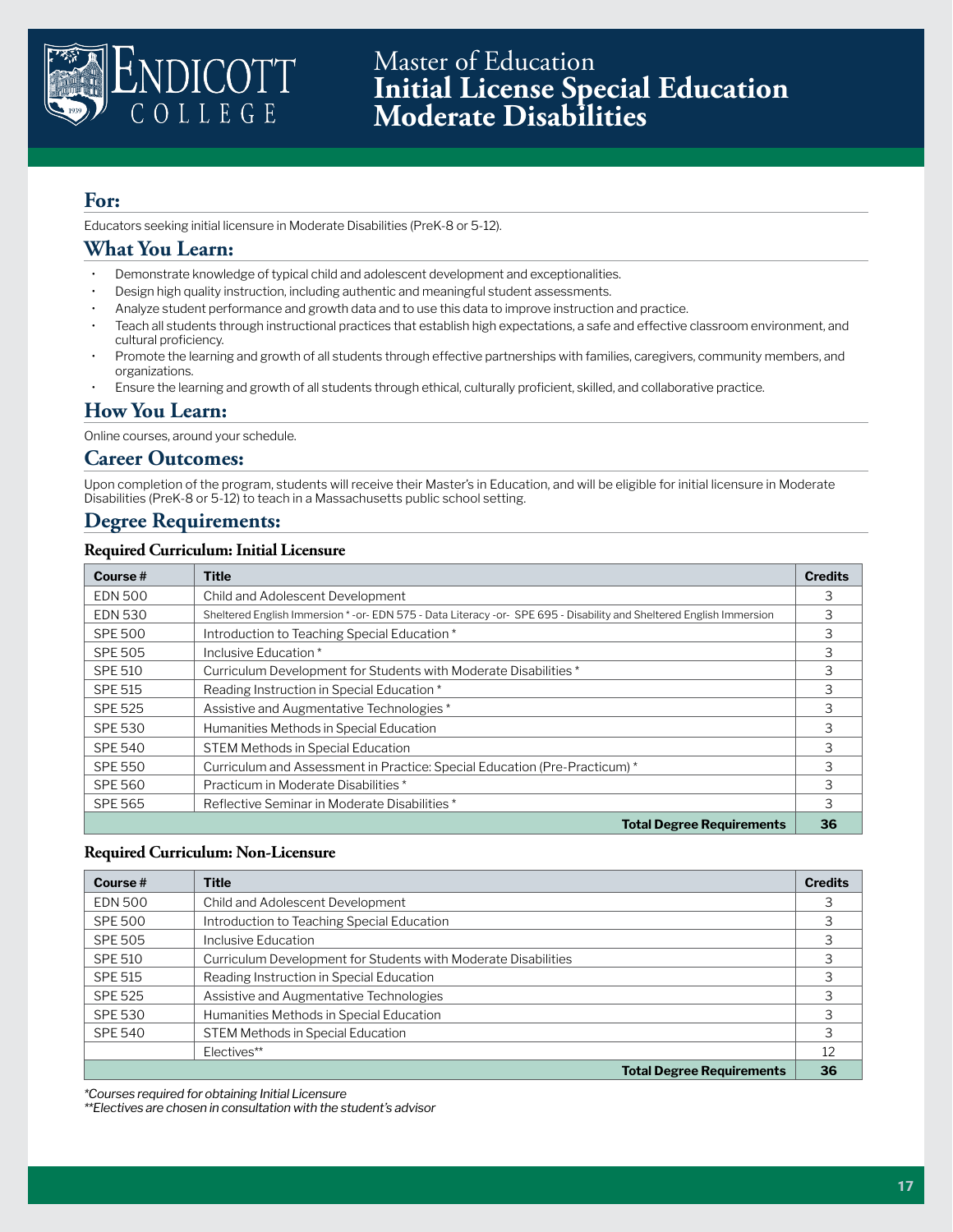

Master of Education **Initial License Special Education Severe Disabilities**

### **For:**

Educators seeking initial licensure in Severe Disabilities (All Levels).

### **What You Learn:**

- Demonstrate knowledge of typical child and adolescent and development and exceptionalities.
- Design high quality instruction, including authentic and meaningful student assessments.
- Analyze student performance and growth data and to use this data to improve instruction and practice.
- Teach all students through instructional practices that establish high expectations, a safe and effective classroom environment, and cultural proficiency.
- Promote the learning and growth of all students through effective partnerships with families, caregivers, community members, and organizations.
- Ensure the learning and growth of all students through ethical, culturally proficient, skilled and collaborative practice.

### **How You Learn:**

Online courses, around your schedule.

#### **Career Outcomes:**

Upon completion of the program, students will receive their Master's in Education, and will be eligible for initial licensure in Severe Disabilities (All Levels) to teach in a Massachusetts public school setting.

### **Degree Requirements:**

#### **Required Curriculum: Initial Licensure**

| Course $#$     | <b>Title</b>                                                                                                        | <b>Credits</b> |
|----------------|---------------------------------------------------------------------------------------------------------------------|----------------|
| <b>EDN 530</b> | Sheltered English Immersion *- or-EDN 575 - Data Literacy - or-SPE 695 - Disability and Sheltered English Immersion | 3              |
| <b>EDN 500</b> | Child and Adolescent Development                                                                                    | 3              |
| <b>SPE 500</b> | Introduction to Teaching Special Education *                                                                        | 3              |
| <b>SPE 505</b> | Inclusive Education*                                                                                                | 3              |
| <b>SPE 511</b> | Curriculum Development for Students with Severe Disabilities*                                                       | 3              |
| <b>SPE 515</b> | Reading Instruction in Special Education*                                                                           | 3              |
| <b>SPE 525</b> | Assistive and Augmentative Technologies *                                                                           | 3              |
| <b>SPE 530</b> | Humanities Methods in Special Education                                                                             | 3              |
| <b>SPE 540</b> | <b>STEM Methods in Special Education</b>                                                                            | 3              |
| <b>SPE 550</b> | Curriculum and Assessment in Practice: Special Education (Pre-Practicum) *                                          | 3              |
| <b>SPE 561</b> | Practicum in Severe Disabilities*                                                                                   | 3              |
| <b>SPE 566</b> | Reflective Seminar in Severe Disabilities*                                                                          | 3              |
|                | <b>Total Degree Requirements</b>                                                                                    | 36             |

#### **Required Curriculum: Non-Licensure**

| Course $#$     | <b>Title</b>                                                 | <b>Credits</b> |
|----------------|--------------------------------------------------------------|----------------|
| <b>EDN 500</b> | Child and Adolescent Development                             |                |
| <b>SPE 500</b> | Introduction to Teaching Special Education                   |                |
| <b>SPE 505</b> | Inclusive Education                                          |                |
| SPE 515        | Reading Instruction in Special Education                     |                |
| <b>SPE 511</b> | Curriculum Development for Students with Severe Disabilities |                |
| <b>SPE 525</b> | Assistive and Augmentative Technologies                      |                |
| SPE 530        | Humanities Methods in Special Education                      | 3              |
| <b>SPE 540</b> | <b>STEM Methods in Special Education</b>                     | 3              |
|                | Electives**                                                  | 12             |
|                | <b>Total Degree Requirements</b>                             | 36             |

*\*Courses required for obtaining Initial Licensure in Severe Disabilities (All)*

*\*\*Electives are chosen in consultation with the student's advisor*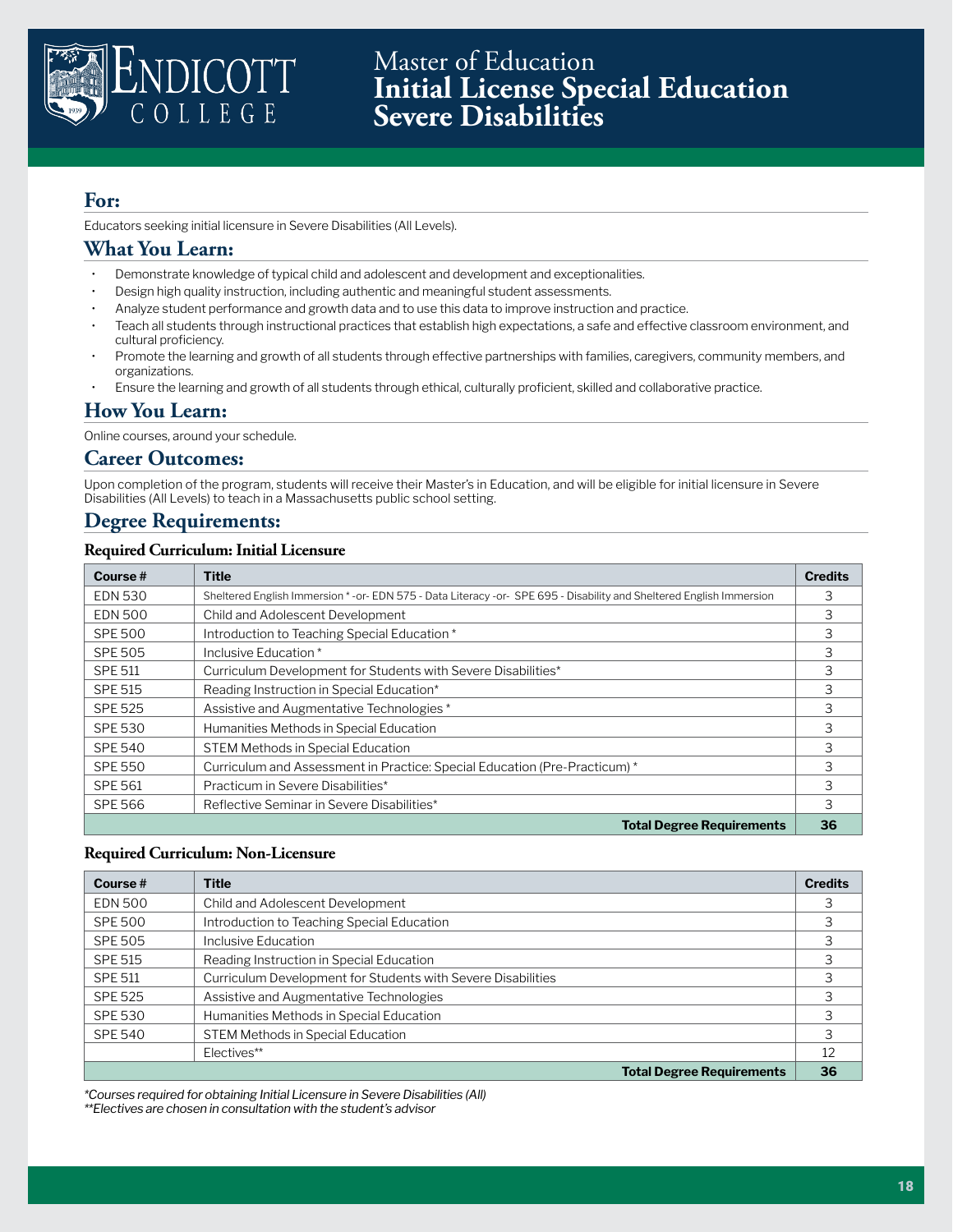

Educators seeking professional licensure in Moderate Disabilities (PreK-8 or 5-12).

### **What You Learn:**

- Demonstrate knowledge of typical child and adolescent development and exceptionalities.
- Design high quality instruction, including authentic and meaningful student assessments.
- Analyze student performance and growth data and to use this data to improve instruction and practice.
- Teach all students through instructional practices that establish high expectations, a safe and effective classroom environment, and cultural proficiency.
- Promote the learning and growth of all students through effective partnerships with families, caregivers, community members, and organizations.
- Ensure the learning and growth of all students through ethical, culturally proficient, skilled, and collaborative practice.

### **How You Learn:**

Online courses, on your schedule.

#### **Career Outcomes:**

Upon completion of the program, students will receive their Master's in Education, and will be eligible for professional licensure in Moderate Disabilities to teach in a Massachusetts public school setting.

### **Degree Requirements:**

**Eligibility for Professional Licensure:** *In addition to completing the Professional Licensure Program of Study, in order to be eligible for a Massachusetts Professional level teacher license, a person must hold an Initial license in the same field as the Professional license sought, hold an SEI endorsement, been employed under the Initial license for at least three (3) years, and completed an induction and mentoring program.* 

#### **Required Curriculum: Professional Licensure**

| Course $#$     | Title                                             | <b>Credits</b> |
|----------------|---------------------------------------------------|----------------|
| <b>EDN 575</b> | Data Literacy                                     | 3              |
| <b>EDN 570</b> | Classroom Management *                            | 3              |
| <b>EDN 685</b> | Policy Analysis, Leadership, and Change Processes | 3              |
| <b>RDL 515</b> | Writing Instruction                               | 3              |
| <b>RDL 525</b> | <b>Reading Difficulties</b>                       | 3              |
| SPE 530        | Humanities Methods in Special Education           | 3              |
| <b>SPE 540</b> | <b>STEM Methods in Special Education</b>          | 3              |
| <b>SPE 575</b> | Family Engagement in Special Education            | 3              |
| SPE 670        | Consultation and Co-Teaching*                     | 3              |
| SPE 680        | Psychoeducational Assessment *                    | 3              |
| <b>SPE 685</b> | Personalized Learning*                            | 3              |
| SPE 695        | Disability and Sheltered English Immersion        | 3              |
|                | <b>Total Degree Requirements</b>                  | 36             |

*\*Courses required to obtain Professional Licensure*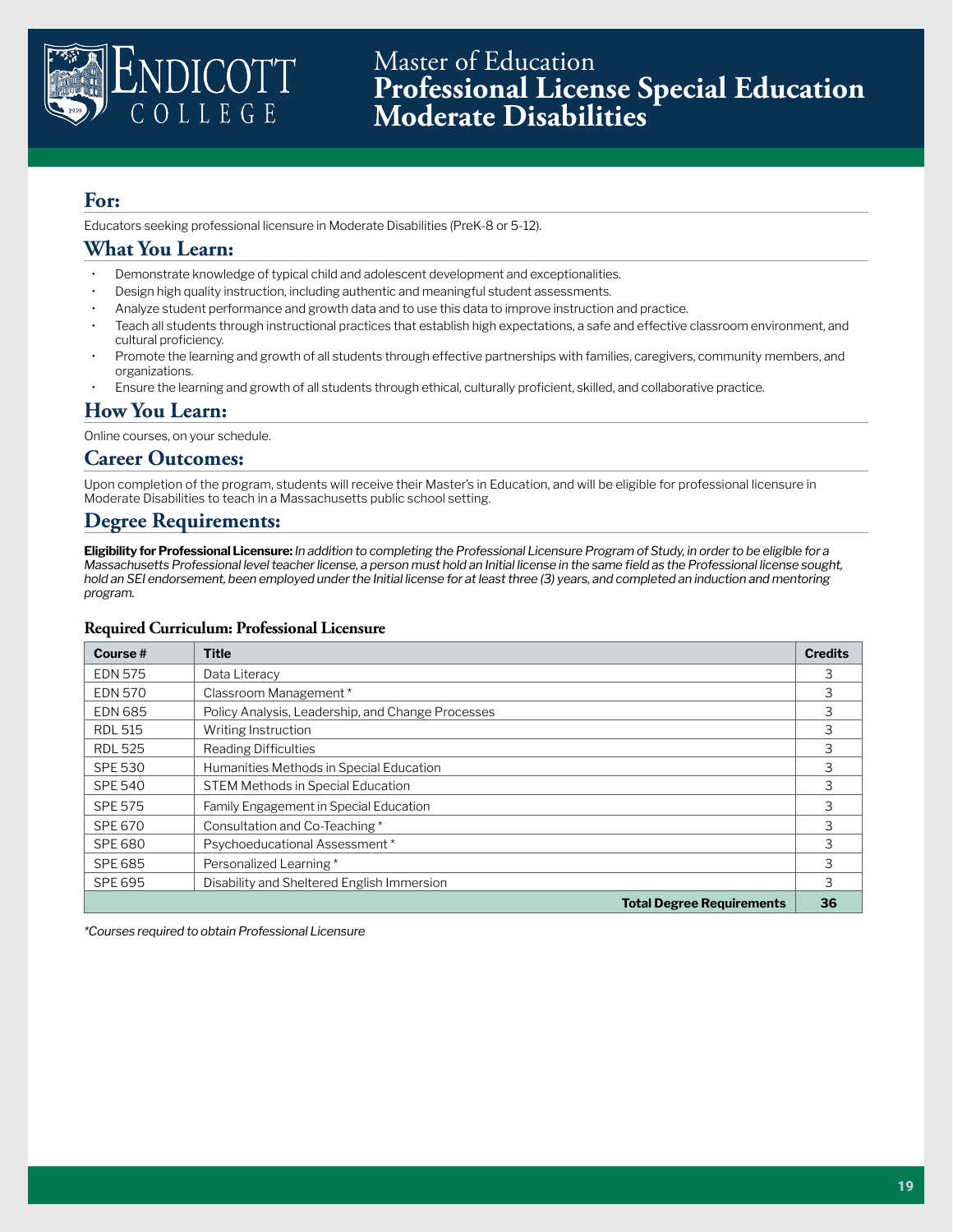

Master of Education **Professional License Special Education Severe Disabilities**

## **For:**

Educators seeking professional licensure in Severe Disabilities (All Levels).

### **What You Learn:**

- Demonstrate knowledge of typical child and adolescent development and exceptionalities.
- Design high quality instruction, including authentic and meaningful student assessments.
- Analyze student performance and growth data and to use this data to improve instruction and practice.
- Teach all students through instructional practices that establish high expectations, a safe and effective classroom environment, and cultural proficiency.
- Promote the learning and growth of all students through effective partnerships with families, caregivers, community members, and organizations.
- Ensure the learning and growth of all students through ethical, culturally proficient, skilled and collaborative practice.

### **How You Learn:**

Online courses, on your schedule.

#### **Career Outcomes:**

Upon completion of the program, students will receive their Master's in Education, and will be eligible for professional licensure in Severe Disabilities to teach in a Massachusetts public school setting.

### **Degree Requirements:**

**Eligibility for Professional Licensure:** *In addition to completing the Professional Licensure Program of Study, in order to be eligible for a Massachusetts Professional level teacher license, a person must hold an Initial license in the same field as the Professional license sought, hold an SEI endorsement, been employed under the Initial license for at least three (3) years, and completed an induction and mentoring program.* 

#### **Required Curriculum: Professional Licensure**

| Course $#$     | Title                                             | <b>Credits</b> |
|----------------|---------------------------------------------------|----------------|
| ABA 525        | Basic Principles of Applied Behavior Analysis     | 3              |
| <b>EDN 575</b> | Data Literacy                                     | 3              |
| <b>EDN 680</b> | Research Methods                                  | 3              |
| <b>EDN 685</b> | Policy Analysis, Leadership, and Change Processes | 3              |
| <b>EDN 690</b> | Advanced Seminar in Education                     | 3              |
| <b>RDL 570</b> | Learning and Cognition                            | 3              |
| <b>SPE 540</b> | <b>STEM Methods in Special Education</b>          | 3              |
| <b>SPE 575</b> | Family Engagement in Special Education *          | 3              |
| SPE 670        | Consultation and Co-Teaching*                     | 3              |
| SPE 680        | Psychoeducational Assessment *                    | 3              |
| <b>SPE 690</b> | Medical and Multiple Disabilities *               | 3              |
| SPE 695        | Disability and Sheltered English Immersion        | 3              |
|                | <b>Total Degree Requirements</b>                  | 36             |

*\*Courses required to obtain Professional Licensure*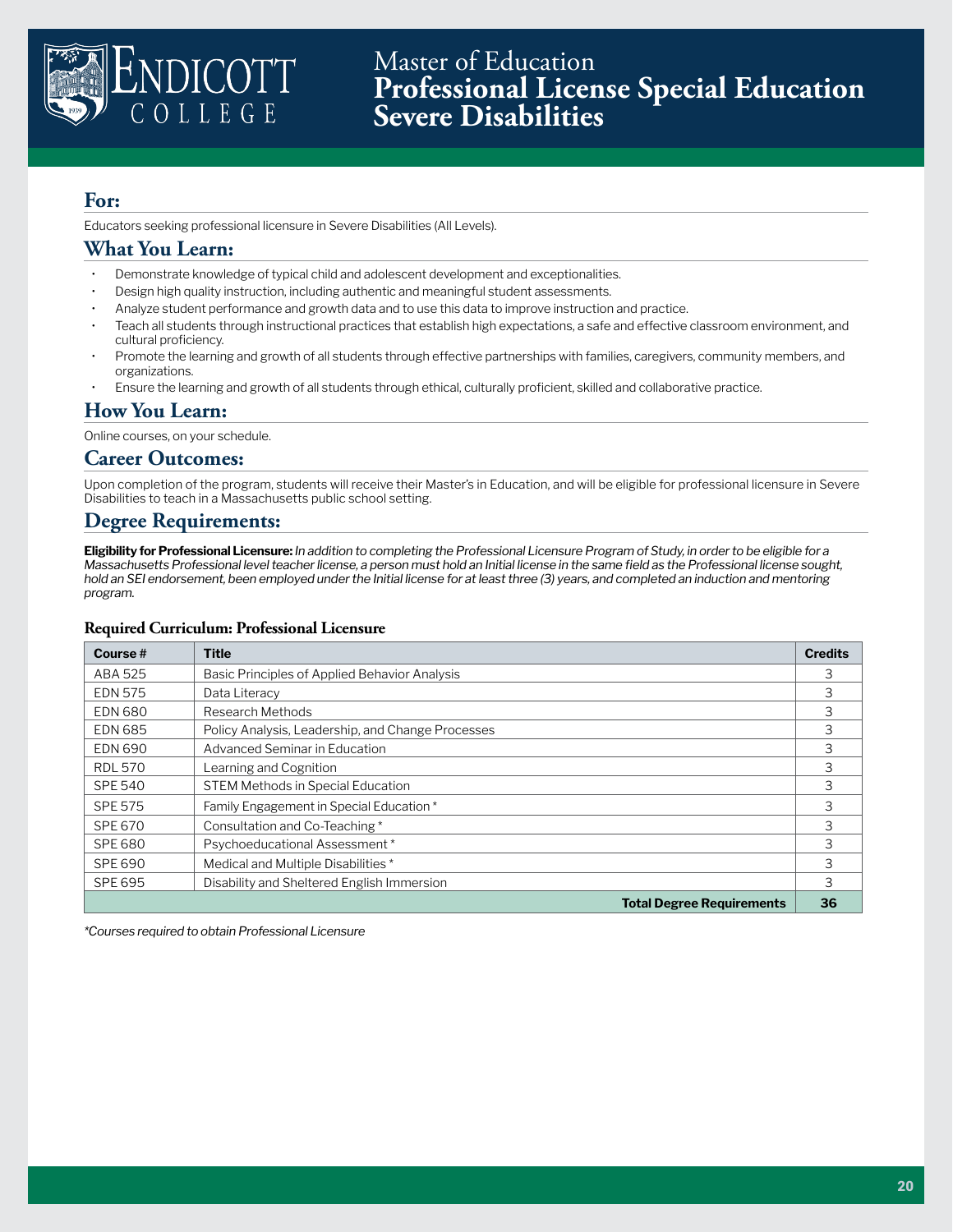

The experienced licensed educator to earn an Autism Endorsement.

# **What You Learn:**

- Assess students with autism and report the results in an accessible way.
- Coordinate efforts amongst related service providers including social workers, speech language pathologists, and families to ensure student-centered outcomes are met.
- Apply their knowledge of how to teach students with autism in the least restrictive environment.
- Demonstrate high-level knowledge of current research and an ability to translate that to effective pedagogy in K-12 schools.

### **How You Learn:**

Online courses, around your schedule

### **Career Outcomes:**

Upon completion of the program, students will earn an Autism Endorsement by the ESE applied to their ELAR credentials.

### **Degree Requirements:**

| Course $#$ | <b>Title</b>                                                     | <b>Credits</b> |
|------------|------------------------------------------------------------------|----------------|
| SPE 600    | Foundations and Characteristics of Autism for Teachers           |                |
| SPE 605    | Assessing and Evaluating Students with Autism                    |                |
| SPE 610    | Teaching Methods, Services and Supports for Students with Autism |                |
| SPE 615    | Successful Teams for Children with Autism                        |                |
|            | <b>Total Degree Requirements</b>                                 | 12             |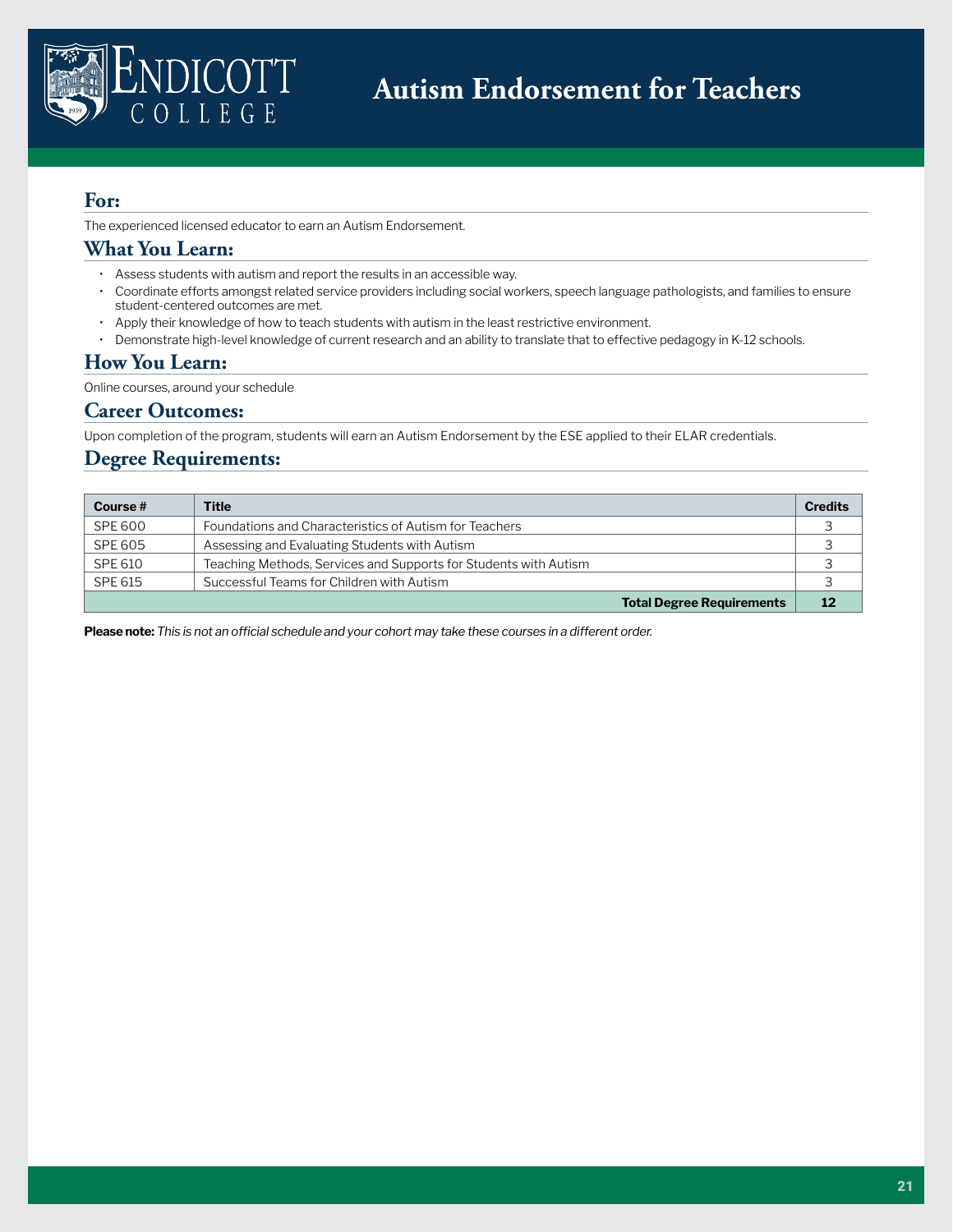

Educators looking to examine how gender and sexuality have been represented, thought about, and treated in educational settings.

### **What You Learn:**

- Develop and critique how normative educational models create power structures that inhibit student development and inclusion
- Develop inclusive curricula in gender and sexuality
- Teach all students through instructional practices that establish a safe and effective classroom environment

### **How You Learn:**

Online courses, around your schedule

#### **Career Outcomes:**

Upon completion of this program, teachers will earn a certificate in gender and sexuality education and develop inclusive curricula and develop pedagogical practices to disrupt normal assumptions about gender and sexuality and thereby create open and inclusive classrooms.

# **Degree Requirements:**

| Course $#$     | <b>Title</b>                              | <b>Credits</b> |
|----------------|-------------------------------------------|----------------|
| EDN 600        | Gender in Education                       | っ              |
| <b>EDN 601</b> | Sexuality in Education                    | っ              |
| EDN 602        | Inclusive Curricula in Gender & Sexuality | っ              |
| EDN 603        | Inclusive Pedagogy in Gender & Sexuality  | っ              |
| EDN 604        | Practicum in Gender and Sexuality Studies |                |
|                | <b>Total Degree Requirements</b>          | 15             |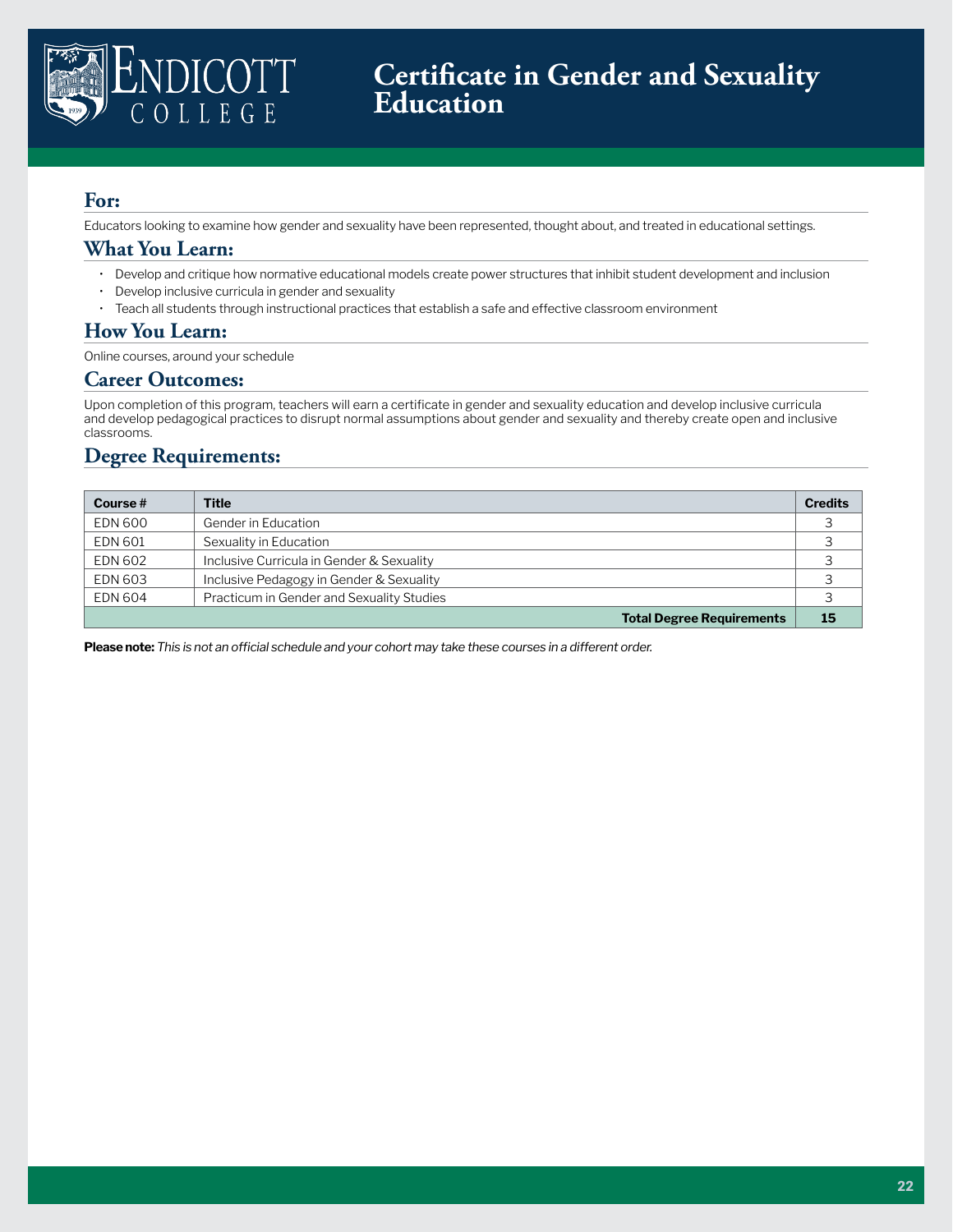

Educators seeking an understanding on how to foster a culture where students are represented in fair and equitable ways.

### **What You Learn:**

- Develop a social justice orientation for their classroom
- Understand how their identity as a teacher impacts marginalized students
- Develop pedagogy for inclusive practices that address inequities and foster cultural responsiveness
- Demonstrate expertise, mastery, and ability to implement the skills related to understanding and engaging in culturally responsive classroom management

### **How You Learn:**

Online courses, around your schedule

### **Career Outcomes:**

Upon completion of this program, teachers will earn a certificate to support social justice in the classroom, and understand how marginalized groups have been adversely affected by school policy.

# **Degree Requirements:**

| Course $#$     | <b>Title</b>                               | <b>Credits</b> |
|----------------|--------------------------------------------|----------------|
| <b>EDN 605</b> | Teacher and Teaching Identities            |                |
| EDN 606        | Sexuality in Education                     |                |
| <b>EDN 607</b> | Diversity and Equity in Education          |                |
| <b>EDN 608</b> | <b>Student Diversity</b>                   |                |
| EDN 609        | Culturally Responsive Classroom Management | 3              |
|                | <b>Total Degree Requirements</b>           | 15             |